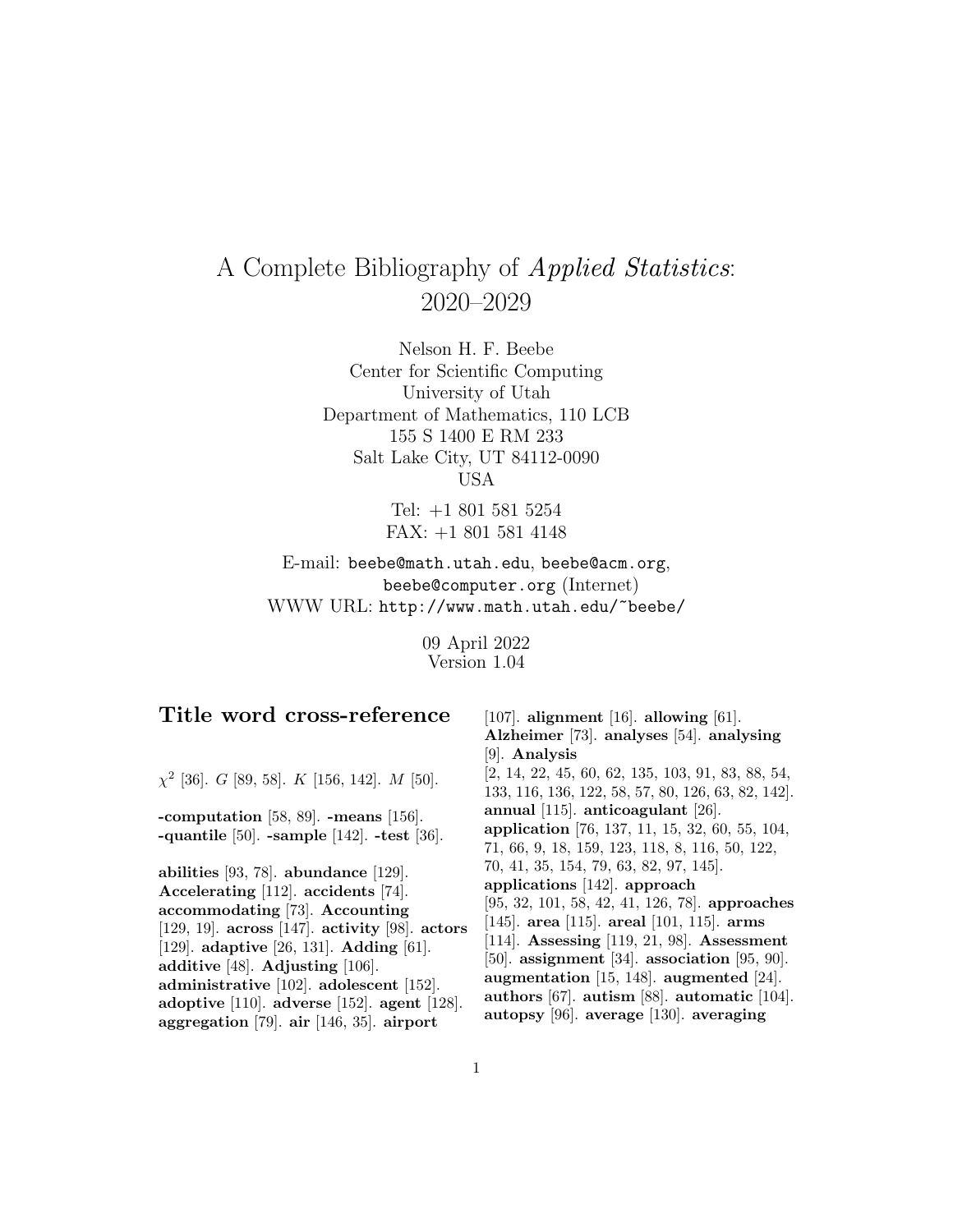[127]. **avian** [133].

**bagging** [72]. **bank** [97]. **based** [40, 102, 119, 84, 111, 48, 123, 158, 97]. **basin** [39]. **basketball** [65]. **batsmen** [93]. **Bayesian** [137, 113, 34, 112, 64, 16, 62, 152, 101, 19, 128, 71, 134, 89, 17, 9, 92, 111, 24, 125, 96, 23, 8, 77, 133, 153, 116, 136, 7, 126, 78, 82]. **behaviours** [152]. **between** [105, 59]. **Beyond** [135]. **bias** [54]. **bike** [80]. **binary** [28, 48]. **binomial** [148]. **biomarkers** [5]. **biomedical** [10]. **birth** [35]. **bivariate** [90]. **bleeding** [87]. **block** [99, 145]. **blood** [63]. **borrowing** [130]. **boundaries** [147]. **Bradley** [153]. **brain** [88, 132]. **breaking** [147]. **breast** [82]. **building** [86, 5]. **Burglary** [53]. **business** [85].

**calibrated** [63]. **cancer** [128, 82]. **capture** [21]. **card** [97]. **Cardiovascular** [9]. **case** [72, 24, 115, 107]. **case-study** [24]. **categorical** [104, 70]. **Causal** [39, 89, 58]. **cause** [96]. **cell** [110]. **Censored** [114, 158, 58]. **censoring** [72]. **chain** [122]. **changepoint** [91, 98]. **changing** [144]. **Characteristic** [141]. **characteristics** [44]. **checks** [83]. **chemotherapeutic** [128]. **child** [70]. **children** [159, 63]. **choice** [122]. **Circular** [66]. **city** [80]. **class** [60]. **classification** [60]. **clean** [42]. **clinical** [110, 128]. **Cluster** [57, 59, 143]. **cluster-randomized** [143]. **clustered** [20]. **Clustering** [104, 97, 32]. **coarseness** [4]. **coastal** [91]. **coefficient** [137, 71]. **coefficients** [119]. **Cohort** [76, 89]. **cointegration** [24]. **combining** [128, 115]. **comparison** [144, 149]. **comparisons** [155]. **complex** [120, 47]. **computation** [89, 58]. **computationally** [113]. **concordance** [119]. **concurrent** [29]. **confidence** [30]. **confidentiality** [61]. **consistent** [61]. **constraints** [18]. **constructing** [154]. **contact** [143]. **Contents** [68, 138].

**continuous** [52, 135, 122]. **continuous-time** [122]. **contraceptives** [15]. **control** [26]. **cooking** [42]. **copula** [135, 9, 48]. **copula-based** [48]. **copulas** [44]. **Correcting** [77]. **corrections** [43]. **correlation** [119]. **Corrigendum** [137]. **costs** [58]. **count** [55, 116]. **counterfactual** [123]. **covariance** [145]. **covariances** [146]. **covariates** [73, 10, 41]. **Cox** [150, 20]. **credit** [8]. **cricket** [93]. **criterion** [111]. **criterion-based** [111]. **crowdsourced** [77]. **crush** [24]. **cumulative** [56]. **curve** [23, 155].

**Daily** [146, 98]. **dairy** [32]. **Danube** [39]. **data** [76, 52, 14, 15, 130, 32, 55, 101, 120, 19, 28, 148, 21, 61, 103, 90, 117, 127, 20, 88, 105, 156, 159, 129, 96, 161, 143, 158, 10, 77, 116, 57, 97]. **death** [89, 96]. **decentralized** [47]. **decision** [15]. **deep** [46]. **default** [100, 6]. **delivery** [126]. **dependently** [158]. **deprivation** [153]. **derivatives** [23]. **design** [86, 128, 31]. **designs** [84, 99]. **detecting** [147]. **detection** [91, 98]. **determining** [78]. **develop** [20]. **diagnostic** [83]. **differences** [106, 23]. **different** [4]. **Difficulties** [159]. **diffusion** [10]. **dimensional** [113, 103, 156, 118]. **dimensionally** [160]. **direction** [66]. **Dirichlet** [57]. **Dirichlet-multinomial** [57]. **disability** [8]. **discharges** [39]. **discovery** [113, 156]. **discrete** [149, 147]. **disease** [73, 156]. **disequilibrium** [118]. **disposal** [147]. **dissolution** [155]. **distributed** [35]. **distributional** [135]. **DNA** [120, 19]. **doctor** [48]. **domains** [85]. **driven** [90]. **dropout** [89]. **drug** [27]. **dyadic** [38]. **Dynamic** [130, 73, 107, 108, 56, 3, 70]. **dynamically** [144]. **dynamics** [83].

**echo** [160]. **ecological** [77]. **economic** [125]. **effect** [55, 18, 48, 143, 126, 63]. **effects** [52, 61, 10, 136, 50, 70]. **efficacy** [41].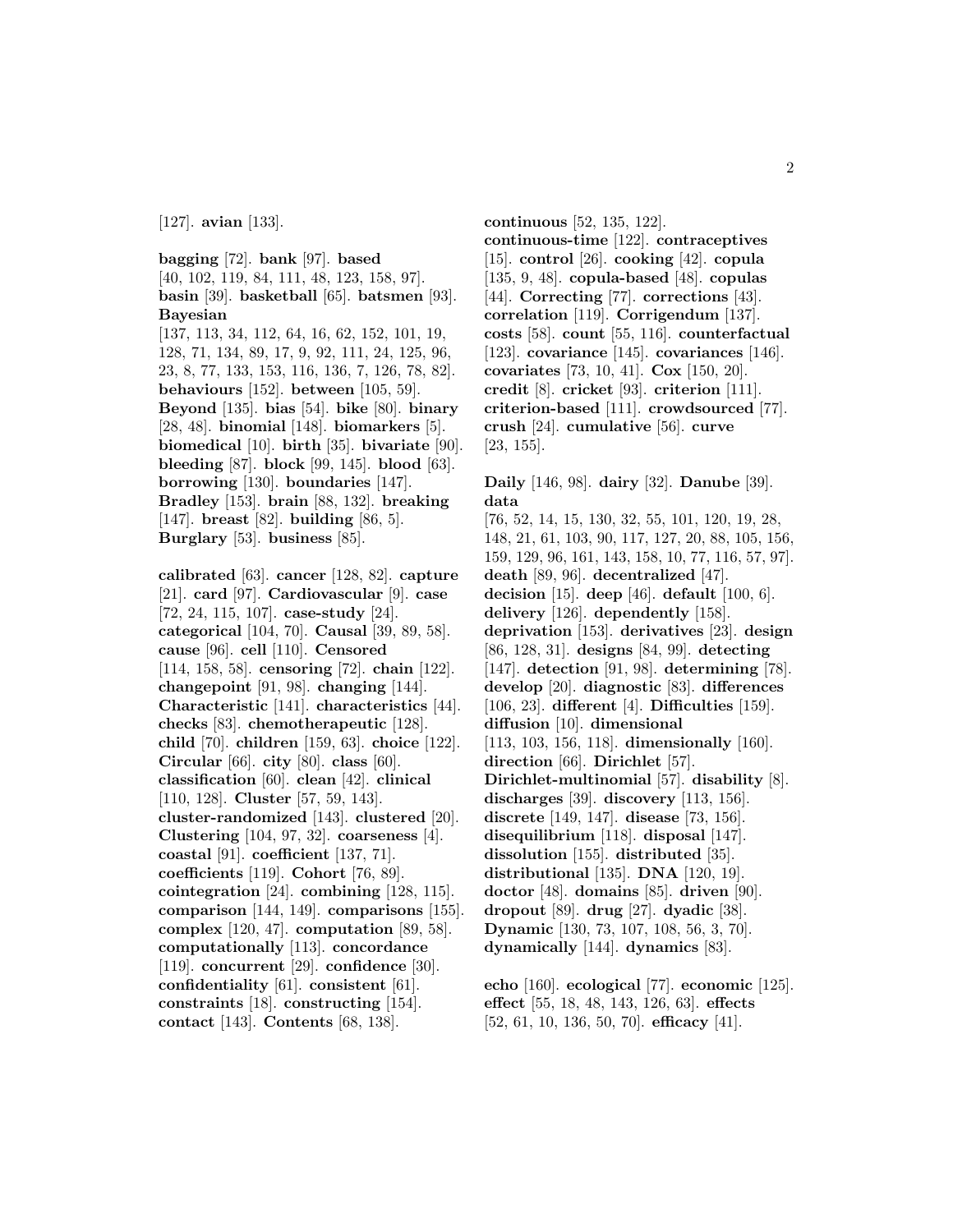**Efficient** [15, 113]. **employment** [102]. **endogenous** [48]. **energy** [42]. **engines** [44]. **ensemble** [73, 79]. **environmental** [19]. **epidemics** [157]. **Erratum** [162]. **error** [61]. **errors** [19, 77]. **eruptions** [7]. **estimate** [143]. **estimates** [112]. **Estimating** [6, 17, 140, 48, 126, 93, 42]. **Estimation** [102, 18, 145, 112, 107, 61, 85]. **European** [38, 13]. **event** [9]. **events** [140, 9, 87]. **evidence** [38]. **Exchange** [11]. **exchanges** [70]. **experiments** [134, 99, 122]. **exploratory** [117]. **exploring** [114]. **exposure** [61, 59, 63]. **extent** [13]. **extreme** [40, 91, 39, 13, 157].

**facility** [47]. **Factor** [24, 96]. **Factor-augmented** [24]. **factors** [55]. **false** [19]. **Fault** [47]. **feet** [93]. **field** [115]. **final** [100]. **financial** [11]. **Finding** [93, 64]. **findings** [36]. **fingerprints** [141]. **Finite** [82]. **flexible** [22]. **flow** [107]. **flows** [80]. **flume** [122]. **football** [78]. **Forecasting** [160, 66]. **forecasts** [79]. **forensic** [60, 46, 114]. **forests** [49, 66]. **fracturing** [147]. **framework** [22]. **free** [95, 107]. **frequency** [160, 83, 125]. **frequentist** [112]. **fuel** [44]. **fuels** [42]. **full** [8]. **function** [80]. **function-on-function** [80]. **Functional** [73, 103, 137, 32, 29, 71, 3]. **functions** [56]. **Fused** [132]. **fusion** [108]. **Future** [86]. **futures** [11, 121].

**games** [64]. **gamma** [148]. **gas** [11]. **Gaussian** [52, 150, 155, 93]. **gene** [45, 82]. **general** [15]. **Generalized** [33, 31, 8]. **genomic** [118]. **geolocation** [46]. **geostatistical** [115]. **Global** [46, 42]. **goats** [32]. **graphical** [4, 132]. **Greenland** [17]. **group** [34, 31]. **growth** [23]. **guided** [156].

**haemophilia** [87]. **hand** [63]. **harmonic** [36]. **Hawkes** [74]. **hazards** [127, 56, 41]. **Health** [9, 152, 55, 101, 126]. **height** [120, 18]. **heterogeneity** [21, 92].

**heterogeneous** [53]. **hidden** [159]. **hierarchical** [55, 17, 9, 31, 96, 23, 42]. **high** [113, 160, 156, 118]. **high-dimensional** [113, 156, 118]. **high-frequency** [160]. **highly** [133]. **historical** [130]. **history** [86]. **home** [98]. **homestead** [123]. **homogeneous** [149]. **household** [42]. **hurdle** [55]. **hybrid** [41]. **hydraulic** [147]. **hydrocracking** [134]. **hypothesis** [88].

**I/II** [128]. **identifying** [55]. **ignorable** [102]. **II** [128]. **immunotherapeutic** [128]. **impact** [100]. **impacting** [55]. **imperfect** [118]. **implementation** [8]. **improve** [143]. **imputation** [28]. **incidence** [56, 105]. **incomplete** [7]. **independently** [158]. **Index** [67]. **indices** [108]. **indirect** [136]. **individualized** [154]. **InfCareHIV** [72]. **infer** [96]. **Inference** [40, 120, 10, 49, 150, 89, 18, 129]. **Inferring** [90]. **inflated** [20, 116]. **influenza** [143, 133, 157]. **informal** [102]. **Information** [37, 51, 69, 81, 94, 109, 124, 139, 151, 105, 1, 12, 25]. **informative** [59]. **injector** [44]. **insights** [53]. **inspired** [86]. **insurance** [48]. **integrating** [156]. **interaction** [129]. **interactions** [65]. **interbank** [38]. **International** [50, 107, 8]. **interplay** [59]. **intervention** [45]. **interventions** [126]. **inverse** [72]. **isolation** [47]. **Issue** [37, 51, 69, 81, 94, 109, 124, 139, 151, 1, 12, 25].

**jet** [44]. **joint** [30, 9, 4].

**kernel** [5, 147, 82]. **kinetics** [32]. **Kolmogorov** [97]. **kriging** [134].

**labelling** [104]. **lag** [35]. **Landmark** [56]. **large** [145]. **lasso** [4, 132]. **latent** [38, 148, 43]. **lead** [63]. **learning** [106, 134]. **length** [126]. **level** [86]. **level-set** [86]. **levels** [91, 63]. **lifetime** [140, 127]. **Lifting** [161]. **Likelihood** [107]. **Likelihood-free**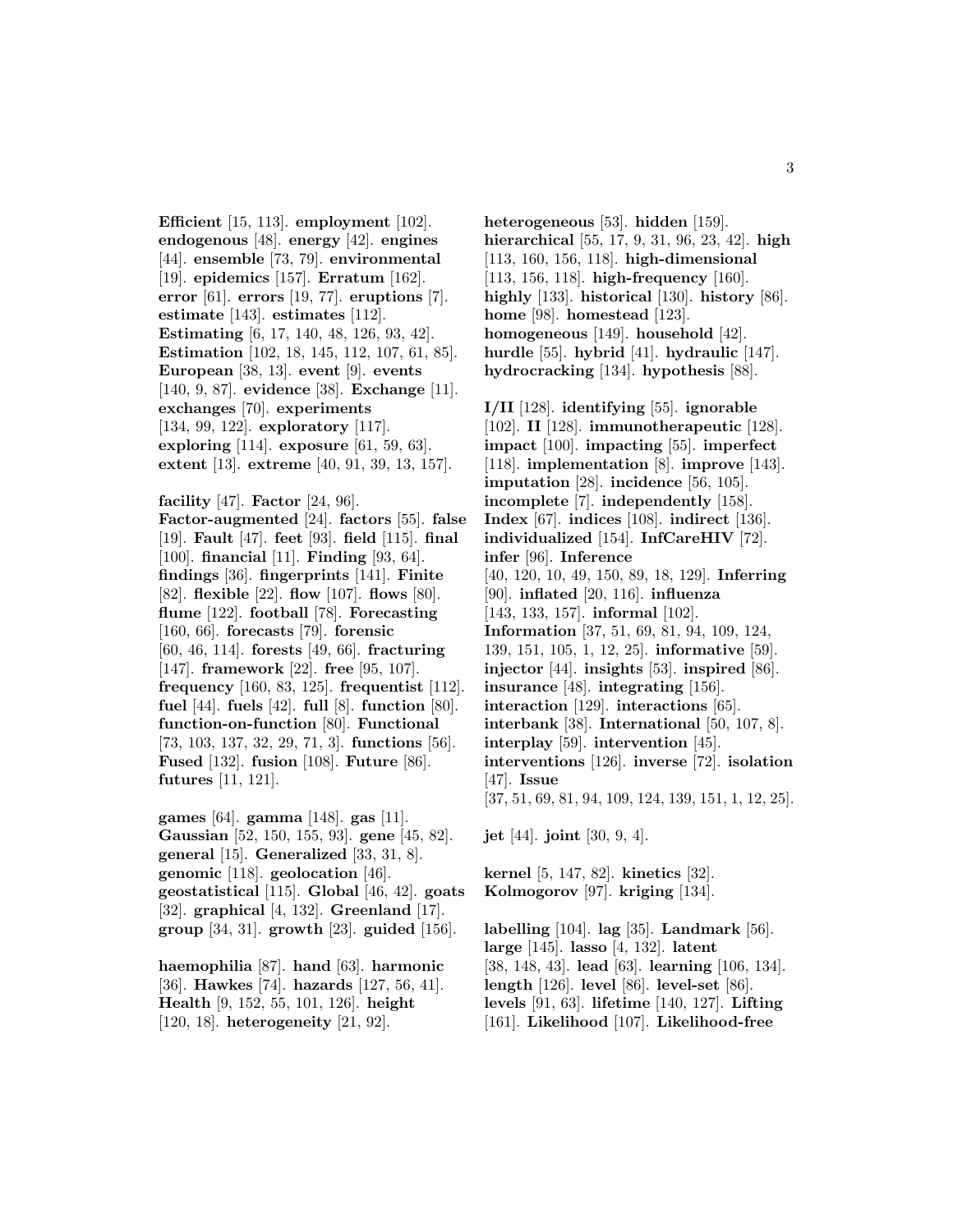[107]. **Linear** [52, 29, 108, 20, 118, 33]. **linkage** [118]. **location** [61]. **loci** [113]. **log** [104, 150]. **logistic** [84]. **London** [53]. **Long** [91]. **Long-term** [91]. **Longitudinal** [38, 3, 76, 159]. **loss** [14, 100]. **low** [6, 35]. **low-default** [6].

**M** [76]. **M-quantile** [76]. **machine** [106, 82]. **machines** [5]. **making** [15]. **malaria** [105]. **manifolds** [33]. **Mapping** [105, 137, 71]. **marine** [104]. **mark** [41]. **mark-specific** [41]. **marked** [7]. **market** [11, 38]. **Markov** [159, 65, 122]. **marks** [41]. **matched** [63]. **matching** [86]. **mathematics** [50]. **matrices** [145]. **matters** [100]. **mean** [36, 140]. **means** [156]. **measurement** [52, 61]. **measurements** [119]. **measures** [83, 70]. **mechanism** [102, 39]. **mediation** [136]. **medical** [58]. **membership** [101]. **Mercantile** [11]. **messages** [104]. **meta** [54]. **meta-analyses** [54]. **method** [144]. **methods** [106]. **microbiome** [119, 116, 57]. **migrations** [49]. **Milan** [80]. **milking** [32]. **Millennium** [76]. **minutiae** [141]. **misaligned** [101]. **misclassification** [59, 77]. **missing** [28, 129, 41]. **mitochondrial** [142]. **Mixed** [125, 52, 55, 135, 18, 159, 10]. **Mixed-frequency** [125]. **mixtures** [120, 57, 82]. **MNAR** [89]. **mobility** [80]. **model** [137, 113, 95, 64, 152, 55, 71, 74, 9, 92, 127, 158, 115, 8, 153, 93, 42, 41, 35, 147]. **model-free** [95]. **modeling** [155]. **Modelling** [11, 44, 19, 13, 80, 22, 101, 134, 17, 114, 23, 65, 153, 87, 7]. **models** [52, 15, 112, 135, 148, 84, 108, 18, 56, 24, 48, 159, 96, 43, 118, 10, 33, 122, 70, 57]. **morbidity** [146]. **mortality** [146]. **mortality/morbidity** [146]. **motorway** [74]. **multi** [145]. **multi-omic** [145]. **multilevel** [28]. **multinomial** [57]. **Multiple** [149, 28, 34, 152, 101, 73]. **multiple-assignment** [34]. **Multiscale** [88].

**Multisensor** [108]. **multistate** [21]. **multivariate** [76, 15, 150, 148, 146, 117, 159, 116, 70, 42].

**n** [34]. **natural** [11, 136]. **necessary** [141]. **negative** [19]. **Nested** [58]. **Netherlands** [133]. **network** [112, 152, 88, 39, 129]. **network-valued** [88]. **networks** [11, 38, 107, 46, 160, 99, 88, 161, 132]. **neural** [46]. **no** [6]. **no-default** [6]. **non** [52, 102, 74]. **non-Gaussian** [52]. **non-ignorable** [102]. **non-parametric** [74]. **nonlinear** [83]. **Nonparametric** [142, 92, 133, 116]. **novel** [32]. **nowcasting** [125]. **nuclear** [140]. **null** [88]. **number** [134].

**observational** [63]. **observations** [104, 115]. **observed** [140]. **Ohio** [147]. **omic** [145]. **One** [60]. **One-class** [60]. **Optimal** [99, 5, 31]. **order** [150]. **ordered** [135]. **ordered-continuous** [135]. **outbreak** [133]. **Outcome** [156]. **Outcome-guided** [156]. **outcomes** [135]. **overall** [30, 143].

**paired** [144, 117]. **panel** [15, 70]. **parameter** [107]. **parameters** [144]. **parametric** [22, 150, 89, 74]. **parent** [70]. **partial** [8]. **partially** [140, 33]. **passenger** [107]. **pathogenic** [133]. **pathway** [82]. **patient** [126]. **patients** [88]. **pattern** [92]. **patterns** [2, 98]. **peak** [120]. **penalization** [136]. **penalized** [27]. **performance** [65]. **period** [98]. **perspective** [77]. **phase** [128, 84, 110]. **phenotypic** [156]. **physics** [140]. **placement** [147]. **player** [78]. **point** [2, 53, 115, 7]. **Poisson** [112]. **policy** [123]. **polluting** [42]. **pollution** [35]. **Pólya** [148]. Pólya-gamma<sup>[148]</sup>. population<sup>[106]</sup>. **populations** [30]. **portfolios** [6]. **positive** [19]. **poverty** [135]. **power** [121, 160]. **practitioner** [15]. **predicting** [64]. **Prediction**

[118, 11, 73, 127, 56, 123, 157, 27].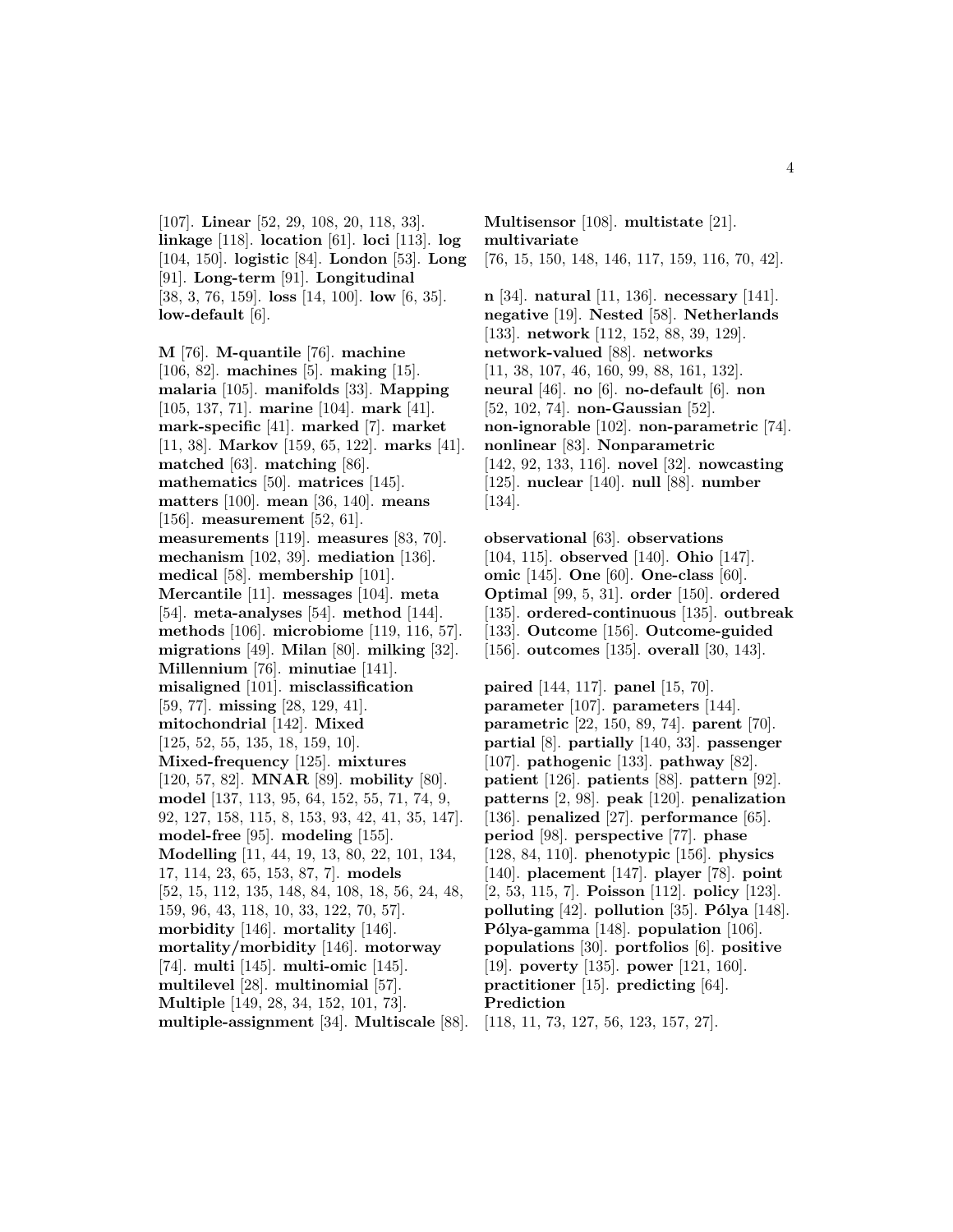**predictions** [115]. **predictive** [125]. **presence** [58]. **prevalence** [105]. **Pricing** [121]. **primary** [74]. **probabilistic** [66, 79]. **probability** [6, 72]. **probit** [15]. **procedures** [149]. **process** [134, 74, 155, 93]. **processes** [150, 53, 7]. **production** [17]. **professional** [55]. **profit** [14]. **profit-and-loss** [14]. **program** [143]. **Programme** [50]. **progression** [73]. **proofing** [86]. **propensity** [21]. **proportional** [56, 41]. **protect** [61]. **protein** [16]. **public** [123]. **publication** [54]. **pup** [17].

**quality** [146, 145]. **Quantifying** [75]. **Quantile** [83, 159, 76, 50]. **Quantile-frequency** [83]. **quantitative** [113]. **quest** [64]. **Questionnaire** [159]. **queueing** [107]. **quotient** [23].

**Random** [70, 49, 28, 50]. **random-effects** [50]. **randomized** [34, 143]. **rank** [117, 20]. **Ranking** [154, 30]. **rates** [100]. **Real** [157]. **Real-time** [157]. **recapture** [21]. **records** [102, 7]. **Recurrent** [87, 9]. **reduced** [160, 117]. **reduced-rank** [117]. **Reducing** [134]. **region** [30]. **Register** [72]. **regression** [76, 29, 84, 117, 66, 114, 127, 18, 20, 48, 96, 158, 50, 3, 57, 80, 27]. **regressions** [113, 82]. **regularized** [32]. **relationships** [38, 120]. **remotely** [108]. **repeated** [52, 70]. **replicated** [2]. **reports** [2]. **reproducibility** [119]. **required** [134]. **rerandomization** [131]. **resolution** [100]. **respondent** [90]. **respondent-driven** [90]. **Response** [131]. **Response-adaptive** [131]. **Riemannian** [33]. **river** [39, 161]. **RNN** [123]. **RNN-based** [123]. **Robust** [26, 85]. **rules** [40, 5, 154]. **runoff** [115].

**sample** [43, 142]. **sampling** [84, 90, 50]. **scales** [4]. **scheme** [161]. **schizophrenia** [154]. **schooling** [123]. **scientific** [36]. **scores** [159, 50]. **sea** [91, 17]. **seal** [17].

**seasonally** [146]. **Second** [150, 63]. **second-hand** [63]. **Second-order** [150]. **secondary** [74]. **seed** [145]. **seemingly** [113]. **Selecting** [5]. **selection** [137, 102, 5, 29, 19, 71, 111, 118]. **semi** [150, 89]. **semi-parametric** [150, 89]. **Semiparametric** [127, 82]. **Senegal** [143]. **sensed** [108]. **Sensitivity** [54, 62, 63, 27]. **sensors** [98]. **sequence** [16]. **sequences** [23]. **Sequential** [79, 34]. **series** [104, 146, 83]. **service** [126]. **set** [86]. **sets** [105]. **severe** [157]. **severity** [13]. **shape** [103, 18, 142]. **sharing** [105, 80]. **shooting** [65]. **shortages** [55]. **silencing** [45]. **Simulating** [45]. **size** [102, 59]. **Small** [43, 34, 114, 85]. **smart** [74]. **Smirnov** [97]. **smoke** [63]. **social** [143]. **soybean** [24]. **space** [108]. **space-time** [108]. **spaced** [70]. **spaces** [142]. **Sparse** [117, 156, 136]. **Spatial** [153, 105, 53, 13, 147]. **spatially** [101, 35]. **spatio** [152, 160]. **spatio-network** [152]. **spatio-temporal** [160]. **spatiotemporal** [55, 2]. **specific** [41]. **specificity** [62]. **spectral** [83]. **speed** [79]. **spray** [44]. **spread** [24]. **Stacked** [72]. **state** [160]. **statistic** [97]. **Statistical** [49, 53]. **statistics** [157]. **stay** [126]. **stick** [147]. **stick-breaking** [147]. **stopping** [40]. **stratified** [41]. **streamflow** [161]. **Strengths** [159]. **structure** [16]. **Structured** [27, 145]. **Student** [50]. **studies** [63]. **study** [107, 72, 89, 24, 145, 115, 116, 35, 76, 9]. **subdistribution** [56]. **subgroup** [84, 82]. **subject** [61]. **substantiate** [36]. **subtype** [156]. **support** [70]. **surface** [103]. **survey** [8]. **surveys** [85]. **survival** [22, 73, 126, 82]. **swallow** [49]. **switching** [65]. **symmetries** [132]. **synthesis** [125]. **system** [80]. **systems** [144].

**T** [110]. **T-cell** [110]. **tailoring** [154]. **Tanzania** [153]. **targeted** [136]. **teammate** [65]. **techniques** [86]. **temporal** [160].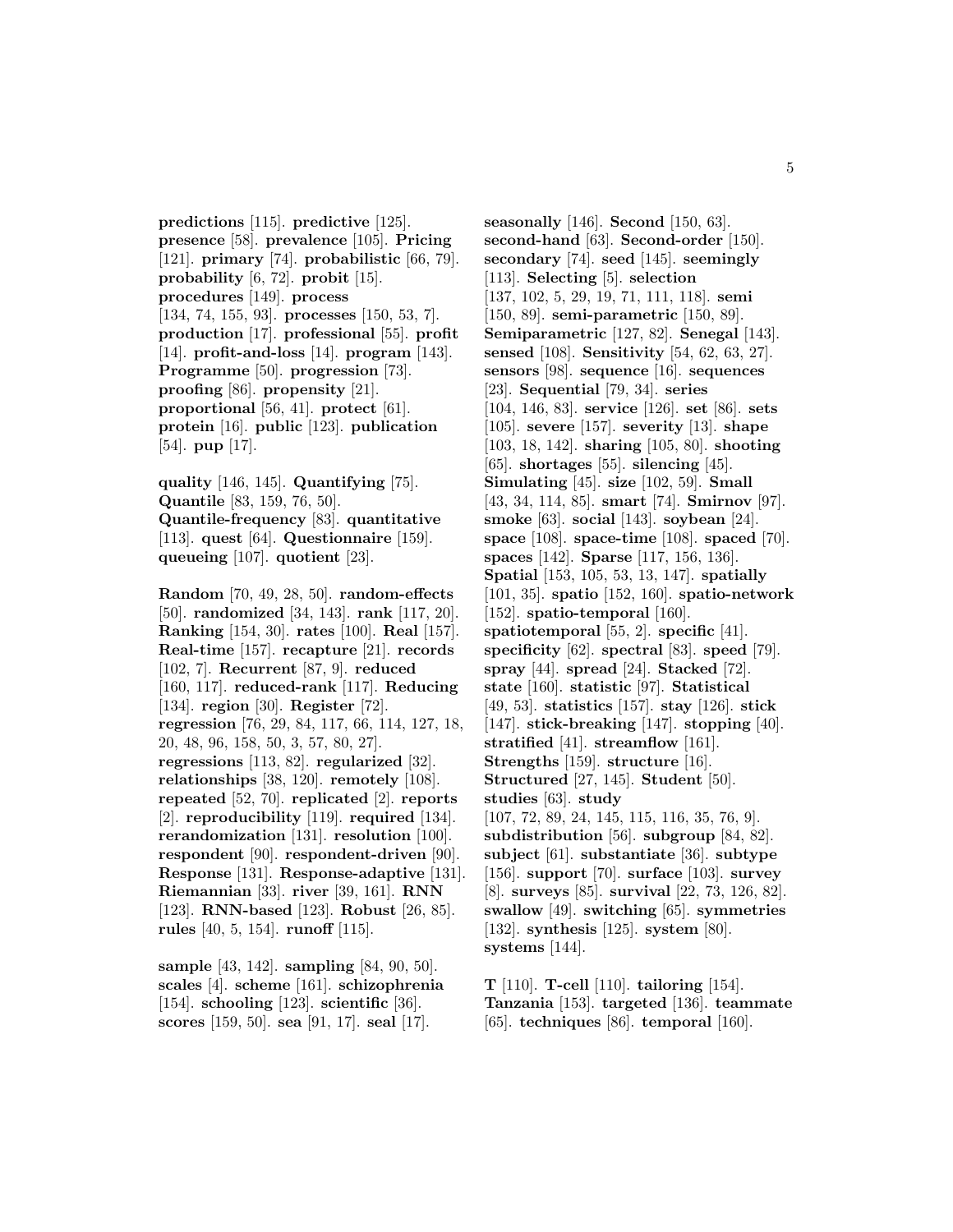**term** [91, 35]. **terminal** [107, 9]. **Terry** [153]. **test** [36, 93, 142]. **testing** [95, 84, 88, 31]. **tests** [149, 62, 20, 43]. **textural** [92]. **therapies** [110]. **three** [103]. **three-dimensional** [103]. **Threshold** [84, 40]. **Threshold-based** [84, 40]. **Time** [100, 104, 146, 73, 108, 9, 83, 122, 58, 157, 80]. **time-varying** [73, 9, 58, 80]. **times** [100]. **tornado** [2]. **tracking** [144]. **trade** [114]. **trades** [114]. **trading** [11]. **trait** [113]. **trajectories** [38]. **transaction** [97]. **transcriptomic** [156]. **transfer** [134]. **Transformation** [158]. **transformations** [14]. **transition** [21]. **treatment** [5, 47, 58, 154]. **tree** [49, 73, 18]. **trees** [66]. **trend** [91]. **trendiness** [75]. **trends** [75, 42]. **trial** [34]. **trials** [110, 128, 41]. **truncated** [158]. **two** [84, 115]. **two-field** [115]. **two-phase** [84].

**UK** [74]. **unequally** [70]. **unidimensional** [135]. **unified** [64]. **uniform** [149]. **unknown** [62]. **unrelated** [113]. **unreported** [114]. **upper** [39]. **Urban** [153]. **Urnings** [144]. **use** [114, 50, 42]. **Using** [20, 143, 86, 38, 106, 130, 44, 5, 112, 120, 135, 108, 17, 18, 10, 57, 98, 157, 80, 146].

**vaccination** [143]. **vaccine** [41]. **value** [157]. **valued** [88]. **values** [40]. **variability** [65]. **Variable** [29, 19, 148, 111, 43]. **variables** [154]. **variational** [112]. **varying** [137, 71, 146, 73, 9, 58, 80, 35]. **vegetation** [108]. **verbal** [96]. **via** [127, 156, 23]. **vine** [44]. **visits** [48]. **visualisation** [103, 117]. **volcanic** [7]. **volleyball** [64]. **volume** [68, 67, 138]. **volumes** [114]. **Voss** [115].

**Wald** [43]. **waste** [47]. **wastewater** [147]. **water** [47]. **weight** [35]. **weighted** [130, 72]. **weights** [50]. **well** [147]. **while** [61]. **wind** [121, 160, 66, 79]. **windstorms** [13]. **within** [104, 98].

**York** [11].

**zero** [20, 116]. **zero-inflated** [20, 116]. **Zoom** [4]. **Zoom-in** [4].

# **References**

**Anonymous:2020:IIa**

[1] Anonymous. Issue Information. Applied Statistics, 69(1):1–2, January 2020. CO-DEN APSTAG. ISSN 0035-9254 (print), 1467-9876 (electronic).

#### **Gonzalez:2020:ATR**

[2] Jonatan A. González, Ute Hahn, and Jorge Mateu. Analysis of tornado reports through replicated spatiotemporal point patterns. Applied Statistics, 69(1): 3–23, January 2020. CODEN APSTAG. ISSN 0035-9254 (print), 1467-9876 (electronic).

#### **Staicu:2020:LDF**

[3] Ana-Maria Staicu, Md Nazmul Islam, Raluca Dumitru, and Eric van Heugten. Longitudinal dynamic functional regression. Applied Statistics,  $69(1):25-46$ , January 2020. CODEN APSTAG. ISSN 0035-9254 (print), 1467-9876 (electronic).

# **Pircalabelu:2020:ZJG**

[4] Eugen Pircalabelu, Gerda Claeskens, and Lourens J. Waldorp. Zoom-in–out joint graphical lasso for different coarseness scales. Applied Statistics, 69(1):47– 67, January 2020. CODEN APSTAG. ISSN 0035-9254 (print), 1467-9876 (electronic).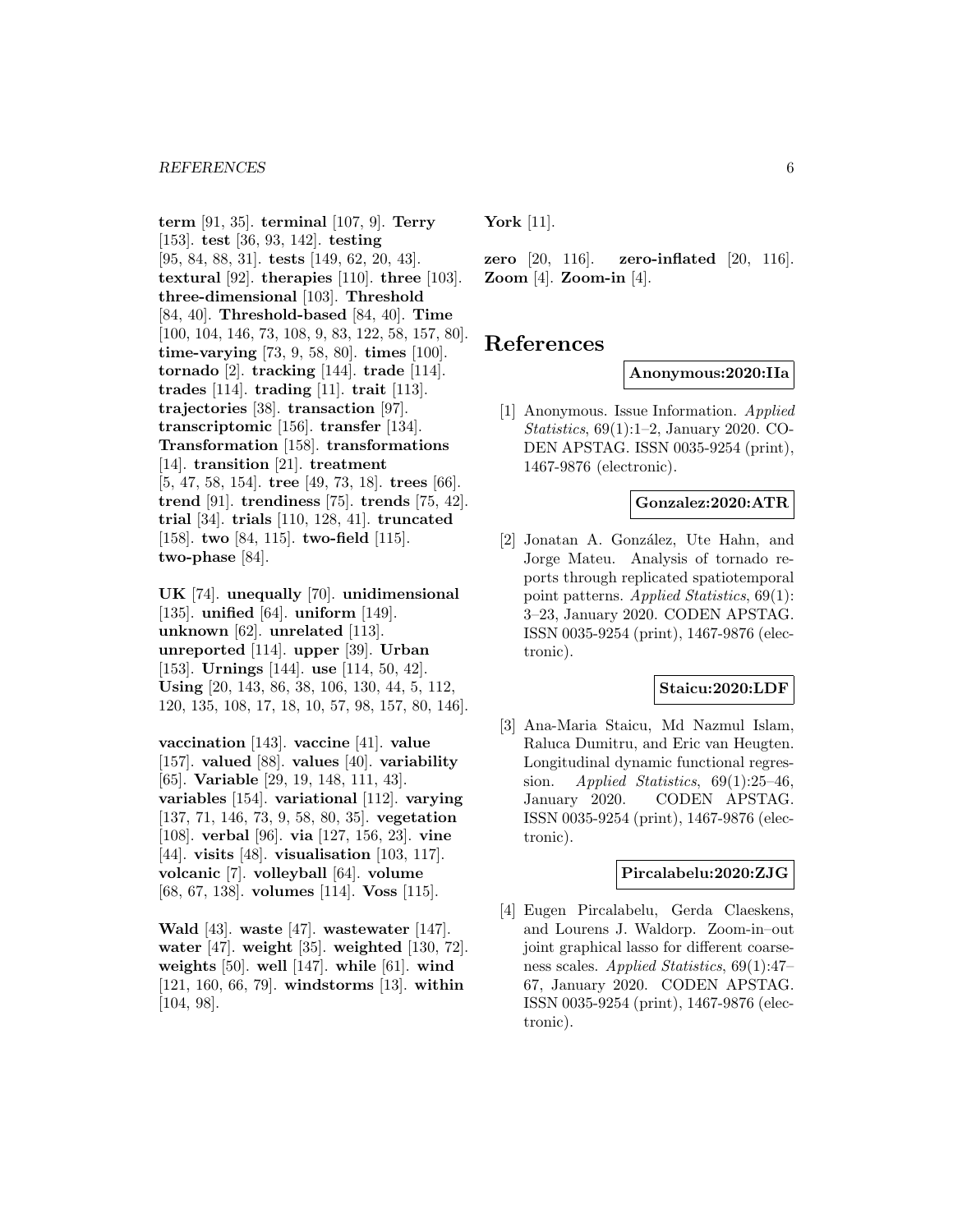#### **Dasgupta:2020:SBB**

[5] Sayan Dasgupta and Ying Huang. Selecting biomarkers for building optimal treatment selection rules by using kernel machines. Applied Statistics, 69(1):69– 88, January 2020. CODEN APSTAG. ISSN 0035-9254 (print), 1467-9876 (electronic).

#### **Blumke:2020:EPD**

[6] Oliver Blümke. Estimating the probability of default for no-default and lowdefault portfolios. Applied Statistics, 69 (1):89–107, January 2020. CODEN AP-STAG. ISSN 0035-9254 (print), 1467- 9876 (electronic).

## **Wang:2020:BMM**

[7] Ting Wang, Matthew Schofield, Mark Bebbington, and Koji Kiyosugi. Bayesian modelling of marked point processes with incomplete records: volcanic eruptions. Applied Statistics, 69(1):109– 130, January 2020. CODEN APSTAG. ISSN 0035-9254 (print), 1467-9876 (electronic).

# **Sahu:2020:FBI**

[8] Sujit K. Sahu, Mark R. Bass, Carla Sabariego, Alarcos Cieza, Carolina S. Fellinghauer, and Somnath Chatterji. A full Bayesian implementation of a generalized partial credit model with an application to an international disability survey. *Applied Statistics*, 69(1):131– 150, January 2020. CODEN APSTAG. ISSN 0035-9254 (print), 1467-9876 (electronic).

## **Li:2020:TVB**

[9] Zheng Li, Vernon M. Chinchilli, and Ming Wang. A time-varying Bayesian joint hierarchical copula model for analysing recurrent events and a terminal event: an application to the Cardiovascular Health Study. Applied Statistics, 69(1):151–166, January 2020. CO-DEN APSTAG. ISSN 0035-9254 (print), 1467-9876 (electronic).

# **Ruse:2020:IBD**

[10] Mareile Große Ruse, Adeline Samson, and Susanne Ditlevsen. Inference for biomedical data by using diffusion models with covariates and mixed effects. Applied Statistics, 69(1):167– 193, January 2020. CODEN APSTAG. ISSN 0035-9254 (print), 1467-9876 (electronic).

## **Betancourt:2020:MPF**

[11] Brenda Betancourt, Abel Rodríguez, and Naomi Boyd. Modelling and prediction of financial trading networks: an application to the New York Mercantile Exchange natural gas futures market. *Applied Statistics*, 69(1):195– 218, January 2020. CODEN APSTAG. ISSN 0035-9254 (print), 1467-9876 (electronic).

#### **Anonymous:2020:IIb**

[12] Anonymous. Issue Information. Applied Statistics, 69(2):221–222, April 2020. CODEN APSTAG. ISSN 0035-9254 (print), 1467-9876 (electronic).

## **Sharkey:2020:MSE**

[13] Paul Sharkey, Jonathan A. Tawn, and Simon J. Brown. Modelling the spatial extent and severity of extreme European windstorms. Applied Statistics, 69(2): 223–250, April 2020. CODEN APSTAG. ISSN 0035-9254 (print), 1467-9876 (electronic).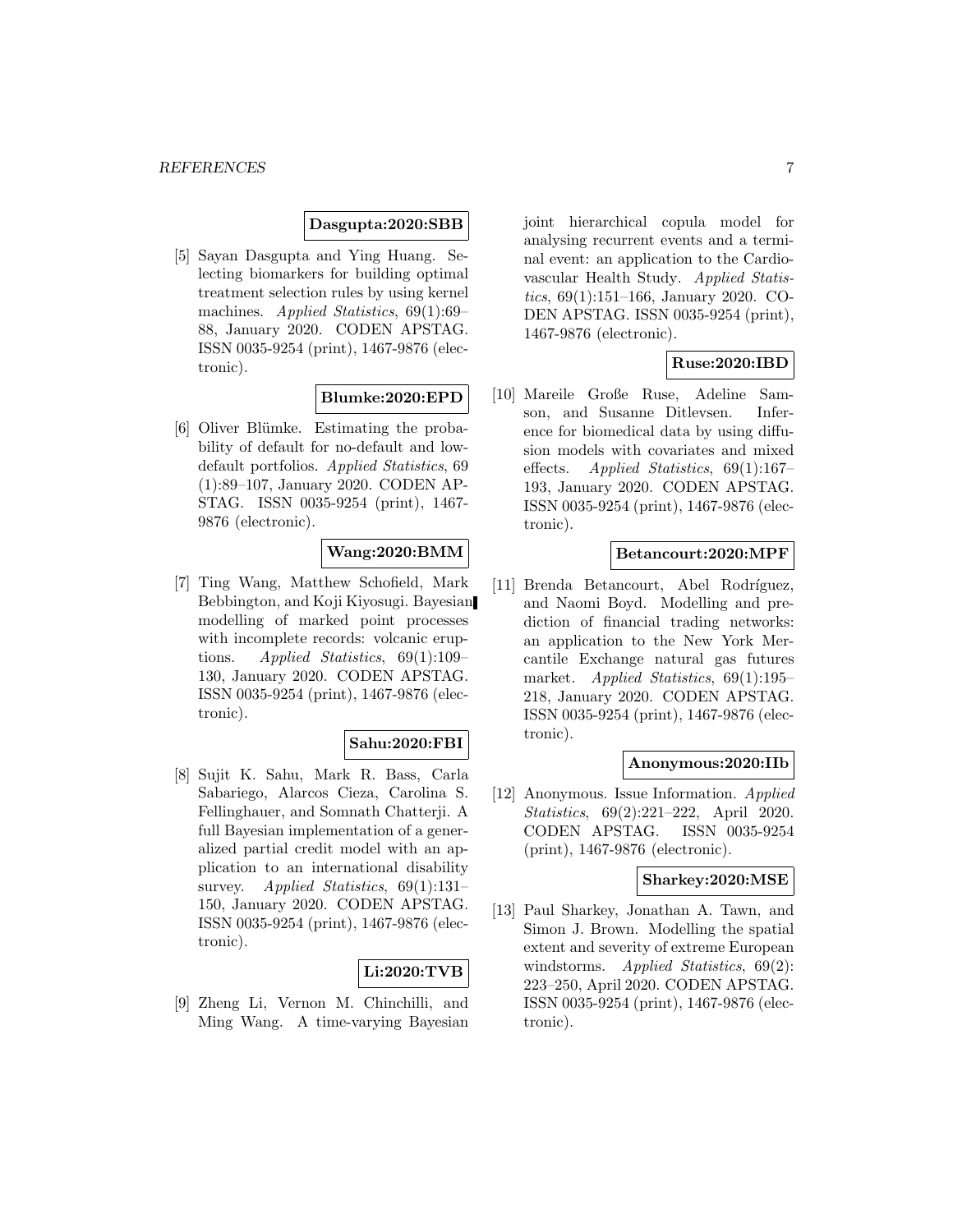#### **Atkinson:2020:ATP**

[14] Anthony C. Atkinson, Marco Riani, and Aldo Corbellini. The analysis of transformations for profit-and-loss data. Applied Statistics, 69(2):251–275, April 2020. CODEN APSTAG. ISSN 0035- 9254 (print), 1467-9876 (electronic).

## **Chin:2020:EDA**

[15] Vincent Chin, David Gunawan, Denzil G. Fiebig, Robert Kohn, and Scott A. Sisson. Efficient data augmentation for multivariate probit models with panel data: an application to general practitioner decision making about contraceptives. Applied Statistics, 69(2):277– 300, April 2020. CODEN APSTAG. ISSN 0035-9254 (print), 1467-9876 (electronic).

# **Fallaize:2020:BPS**

[16] Christopher J. Fallaize, Peter J. Green, Kanti V. Mardia, and Stuart Barber. Bayesian protein sequence and structure alignment. Applied Statistics, 69(2):301– 325, April 2020. CODEN APSTAG. ISSN 0035-9254 (print), 1467-9876 (electronic).

## **Jullum:2020:ESP**

[17] Martin Jullum, Thordis Thorarinsdottir, and Fabian E. Bachl. Estimating seal pup production in the Greenland Sea by using Bayesian hierarchical modelling. Applied Statistics, 69(2):327–352, April 2020. CODEN APSTAG. ISSN 0035- 9254 (print), 1467-9876 (electronic).

## **Liao:2020:EIM**

[18] Xiyue Liao and Mary C. Meyer. Estimation and inference in mixed effect regression models using shape constraints, with application to tree height estimation. Applied Statistics, 69(2):353-375, April 2020. CODEN APSTAG. ISSN 0035-9254 (print), 1467-9876 (electronic).

# **Griffin:2020:MED**

[19] Jim E. Griffin, Eleni Matechou, Andrew S. Buxton, Dimitrios Bormpoudakis, and Richard A. Griffiths. Modelling environmental DNA data; Bayesian variable selection accounting for false positive and false negative errors. Applied Statistics, 69(2):377– 392, April 2020. CODEN APSTAG. ISSN 0035-9254 (print), 1467-9876 (electronic).

# **Lipsitz:2020:UCR**

[20] Stuart R. Lipsitz, Garrett M. Fitzmaurice, Debajyoti Sinha, Alexander P. Cole, Christian P. Meyer, and Quoc-Dien Trinh. Using Cox regression to develop linear rank tests with zero-inflated clustered data. Applied Statistics, 69(2): 393–411, April 2020. CODEN APSTAG. ISSN 0035-9254 (print), 1467-9876 (electronic).

## **Jeyam:2020:AHT**

[21] Anita Jeyam, Rachel McCrea, and Roger Pradel. Assessing heterogeneity in transition propensity in multistate capture–recapture data. Applied Statistics, 69(2):413–427, April 2020. CO-DEN APSTAG. ISSN 0035-9254 (print), 1467-9876 (electronic).

#### **Burke:2020:FPM**

[22] Kevin Burke, M. C. Jones, and Angela Noufaily. A flexible parametric modelling framework for survival analysis. Applied Statistics, 69(2):429–457, April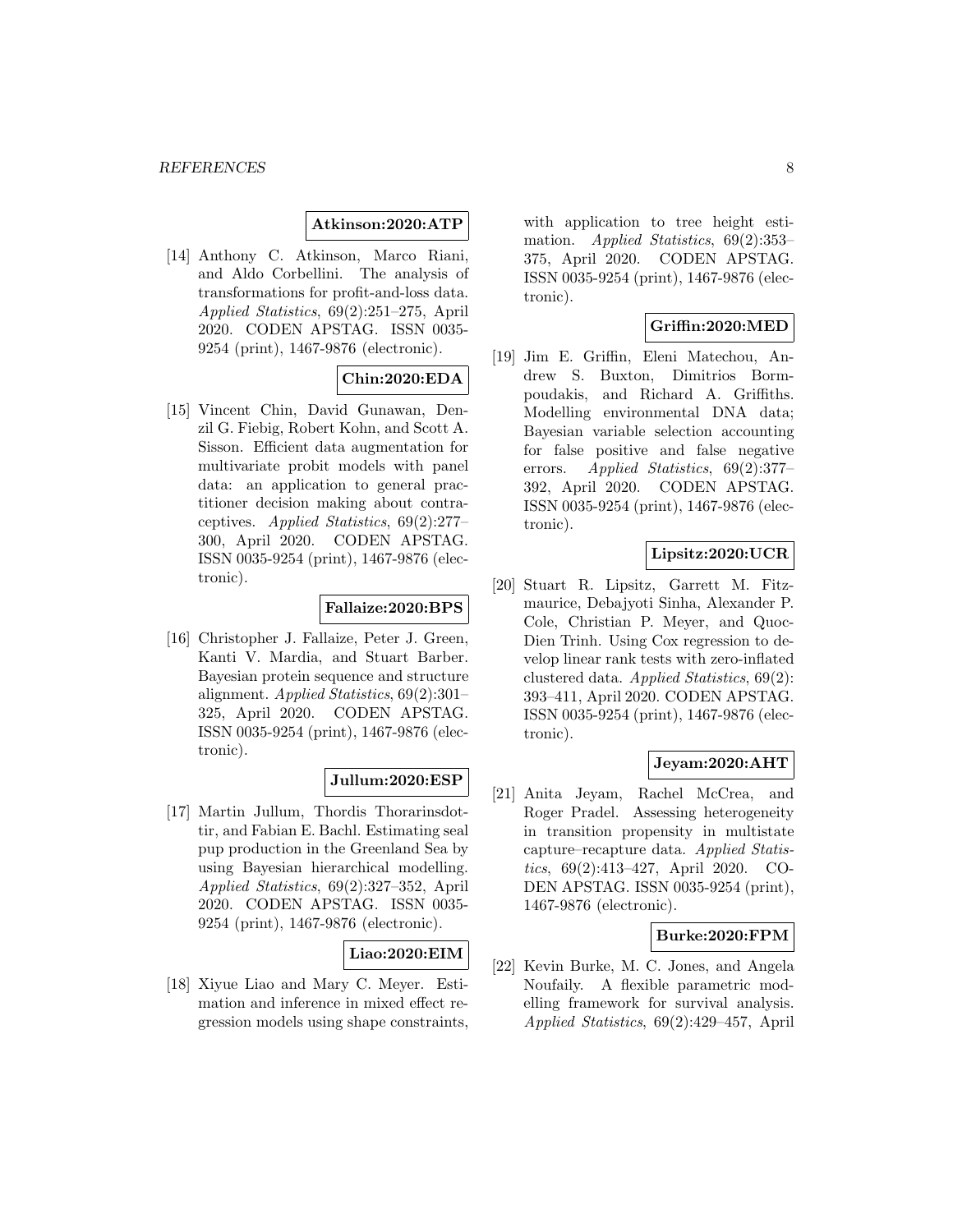2020. CODEN APSTAG. ISSN 0035- 9254 (print), 1467-9876 (electronic).

**Page:2020:BHM**

[23] Garritt L. Page, María Xosé Rodríguez-Alvarez, and Dae-Jin Lee. Bayesian ´ hierarchical modelling of growth curve derivatives via sequences of quotient differences. Applied Statistics, 69(2):459– 481, April 2020. CODEN APSTAG. ISSN 0035-9254 (print), 1467-9876 (electronic).

#### **Marowka:2020:FAB**

[24] Maciej Marowka, Gareth W. Peters, Nikolas Kantas, and Guillaume Bagnarosa. Factor-augmented Bayesian cointegration models: a case-study on the soybean crush spread. Applied Statistics, 69(2):483–500, April 2020. CODEN APSTAG. ISSN 0035-9254 (print), 1467-9876 (electronic).

## **Anonymous:2020:IIc**

[25] Anonymous. Issue Information. Applied Statistics, 69(3):501–502, June 2020. CODEN APSTAG. ISSN 0035-9254 (print), 1467-9876 (electronic).

## **Avery:2020:RAA**

[26] Peter Avery, Quentin Clairon, Robin Henderson, C. James Taylor, and Emma Wilson. Robust and adaptive anticoagulant control. Applied Statistics, 69(3): 503–524, June 2020. CODEN APSTAG. ISSN 0035-9254 (print), 1467-9876 (electronic).

#### **Zhao:2020:SPR**

[27] Zhi Zhao and Manuela Zucknick. Structured penalized regression for drug sensitivity prediction. Applied Statistics, 69 (3):525–545, June 2020. CODEN AP-STAG. ISSN 0035-9254 (print), 1467- 9876 (electronic).

# **Hammon:2020:MIB**

[28] Angelina Hammon and Sabine Zinn. Multiple imputation of binary multilevel missing not at random data. Applied Statistics, 69(3):547–564, June 2020. CODEN APSTAG. ISSN 0035-9254 (print), 1467-9876 (electronic).

# **Ghosal:2020:VSF**

[29] Rahul Ghosal, Arnab Maity, Timothy Clark, and Stefano B. Longo. Variable selection in functional linear concurrent regression. Applied Statistics, 69 (3):565–587, June 2020. CODEN AP-STAG. ISSN 0035-9254 (print), 1467- 9876 (electronic).

## **Klein:2020:JCR**

[30] Martin Klein, Tommy Wright, and Jerzy Wieczorek. A joint confidence region for an overall ranking of populations. Applied Statistics, 69(3):589–606, June 2020. CODEN APSTAG. ISSN 0035- 9254 (print), 1467-9876 (electronic).

## **Malinovsky:2020:ODH**

[31] Yaakov Malinovsky, Gregory Haber, and Paul S. Albert. An optimal design for hierarchical generalized group testing. Applied Statistics, 69(3):607–621, June 2020. CODEN APSTAG. ISSN 0035- 9254 (print), 1467-9876 (electronic).

#### **Denis:2020:NRA**

[32] C. Denis, E. Lebarbier, C. Lévy-Leduc, O. Martin, and L. Sansonnet. A novel regularized approach for functional data clustering: an application to milking kinetics in dairy goats. Applied Statistics,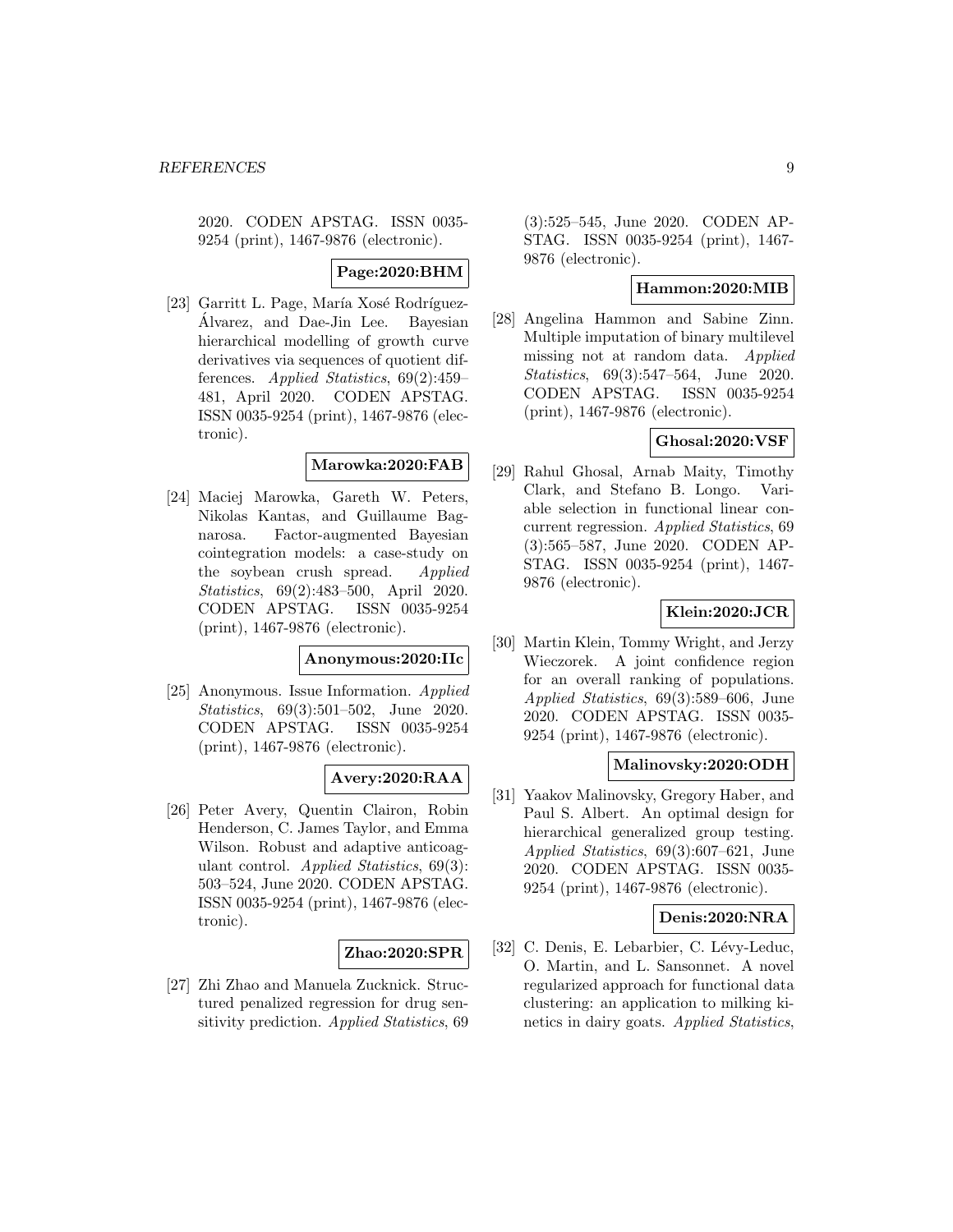69(3):623–640, June 2020. CODEN AP-STAG. ISSN 0035-9254 (print), 1467- 9876 (electronic).

# **Simo:2020:GPL**

[33] Amelia Simó, M. Victoria Ibáñez, Irene Epifanio, and Vicent Gimeno. Generalized partially linear models on Riemannian manifolds. Applied Statistics, 69(3): 641–661, June 2020. CODEN APSTAG. ISSN 0035-9254 (print), 1467-9876 (electronic).

## **Chao:2020:BGS**

[34] Yan-Cheng Chao, Thomas M. Braun, Roy N. Tamura, and Kelley M. Kidwell. A Bayesian group sequential small n sequential multiple-assignment randomized trial. Applied Statistics, 69(3):663– 680, June 2020. CODEN APSTAG. ISSN 0035-9254 (print), 1467-9876 (electronic).

#### **Warren:2020:SVD**

[35] Joshua L. Warren, Thomas J. Luben, and Howard H. Chang. A spatially varying distributed lag model with application to an air pollution and term low birth weight study. Applied Statistics, 69(3):681–696, June 2020. CODEN AP-STAG. ISSN 0035-9254 (print), 1467- 9876 (electronic).

# **Held:2020:HMC**

[36] Leonhard Held. The harmonic mean  $\chi^2$ test to substantiate scientific findings. Applied Statistics, 69(3):697–708, June 2020. CODEN APSTAG. ISSN 0035- 9254 (print), 1467-9876 (electronic).

#### **Anonymous:2020:IId**

[37] Anonymous. Issue information. Applied Statistics, 69(4):709–710, August 2020. CODEN APSTAG. ISSN 0035- 9254 (print), 1467-9876 (electronic).

# **Bianchi:2020:LND**

[38] Federica Bianchi, Francesco Bartolucci, Stefano Peluso, and Antonietta Mira. Longitudinal networks of dyadic relationships using latent trajectories: evidence from the European interbank market. Applied Statistics, 69(4):711– 739, August 2020. CODEN APSTAG. ISSN 0035-9254 (print), 1467-9876 (electronic).

# **Mhalla:2020:CME**

[39] Linda Mhalla, Valérie Chavez-Demoulin, and Debbie J. Dupuis. Causal mechanism of extreme river discharges in the upper Danube basin network. Applied Statistics, 69(4):741–764, August 2020. CODEN APSTAG. ISSN 0035-9254 (print), 1467-9876 (electronic).

#### **Barlow:2020:IEV**

[40] Anna Maria Barlow, Chris Sherlock, and Jonathan Tawn. Inference for extreme values under threshold-based stopping rules. Applied Statistics, 69(4):765– 789, August 2020. CODEN APSTAG. ISSN 0035-9254 (print), 1467-9876 (electronic).

# **Sun:2020:HAS**

[41] Yanqing Sun, Li Qi, Fei Heng, and Peter B. Gilbert. A hybrid approach for the stratified mark-specific proportional hazards model with missing covariates and missing marks, with application to vaccine efficacy trials. Applied Statistics, 69(4):791–814, August 2020. CO-DEN APSTAG. ISSN 0035-9254 (print), 1467-9876 (electronic).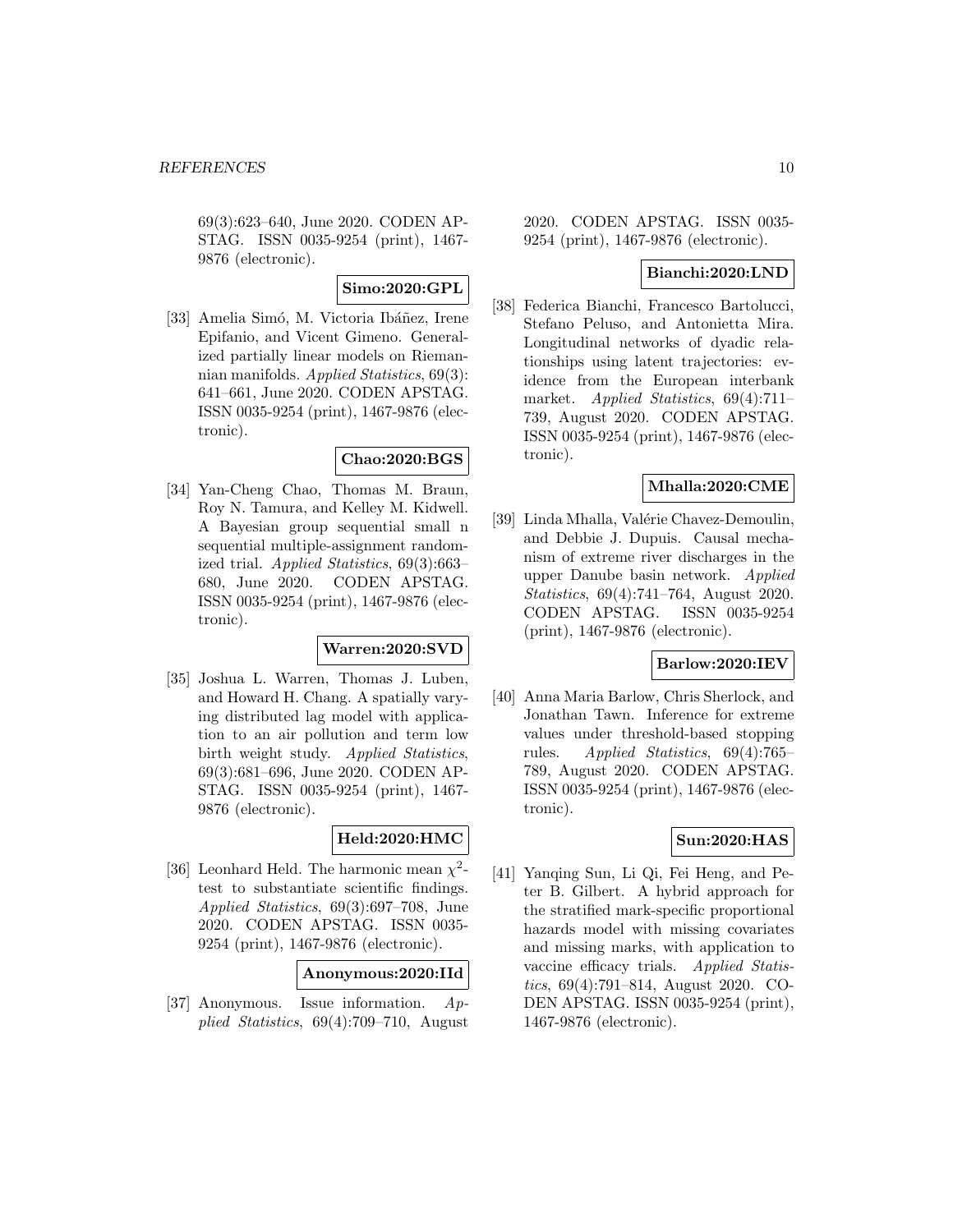#### **Stoner:2020:GHE**

[42] Oliver Stoner, Gavin Shaddick, Theo Economou, Sophie Gumy, Jessica Lewis, Itzel Lucio, Giulia Ruggeri, and Heather Adair-Rohani. Global household energy model: a multivariate hierarch $47$ cal approach to estimating trends in the use of polluting and clean fuels for cooking. Applied Statistics, 69(4):815– 839, August 2020. CODEN APSTAG. ISSN 0035-9254 (print), 1467-9876 (electronic).

## **Ozenne:2020:SSC**

[43] Brice Ozenne, Patrick M. Fisher, and Brice Ozenne, 1 aurely M. Fisher, and S. Giampiero Marra, Rosalba Radice, and<br>Esben Budtz-J*Orgensen.SmallsamplecorrectionsforWaldtestssinlatentvariablemodels.AppliedStatistics*, 69  $(4)$ : 841−−861, August2020.CODENAPSTAG.ISSN0035−  $9254(print)$ , 1467 – 9876(*electronic*).

## **Coblenz:2020:MFI**

[44] Maximilian Coblenz, Simon Holz, Hans-Jörg Bauer, Oliver Grothe, and Rainer Koch. Modelling fuel injector spray characteristics in jet engines by using vine copulas. Applied Statistics, 69(4):863–886, August 2020. CODE APSTAG. ISSN 0035-9254 (print), 1467-9876 (electronic).

## **Djordjilovic:2020:SGS**

[45] Vera Djordjilović, Monica Chiogna, and Chiara Romualdi. Simulating gene silencing through intervention analysis. Applied Statistics, 69(4):887–907, August 2020. CODEN APSTAG. ISSN 0035-9254 (print), 1467-98 $\mathbb{F}$ 6) (electronic).

#### **Grantham:2020:GFG**

[46] Neal S. Grantham, Brian J. Reich, Eric B. Laber, Krishna Pacifici, Robert R. Dunn, Noah Fierer, Matthew Gebert, Julia S. Allwood, and Seth A. Faith. Global forensic geolocation with deep neural networks. Applied

Statistics, 69(4):909–929, August 2020. CO-DEN APSTAG. ISSN 0035-9254 (print), 1467- 9876 (electronic).

#### **Klanderman:2020:FIC**

[47] Molly C. Klanderman, Kathryn B. Newhart, Tzahi Y. Cath, and Amanda S. Hering. Fault isolation for a complex decentralized waste water treatment facility. Applied Statistics, 69(4):931–951, August 2020. CODEN AP-STAG. ISSN 0035-9254 (print), 1467-9876 (electronic).

#### **Marra:2020:EBE**

David M. Zimmer. Estimating the binary encopula-based regression additive models. Applied Statistics, 69(4):953–971, August 2020. CODEN APSTAG. ISSN 0035-9254 (print), 1467-9876 (electronic).

# **Coleman:2020:SIT**

[49] Tim Coleman, Lucas Mentch, Daniel Fink, Frank A. La Sorte, David W. Winkler, Giles Hooker, and Wesley M. Hochachka. Statistical inference on tree swallow migrations with random forests. Applied Statistics, 69(4):973– 989, August 2020. CODEN APSTAG. ISSN 0035-9254 (print), 1467-9876 (electronic).

#### **Spagnolo:2020:USW**

[50] Francesco Schirripa Spagnolo, Nicola Salvati, Antonella D'Agostino, and Ides Nicaise. The use of sampling weights in M-quantile random-effects regression: an application to Programme for International Student Assessment mathematics scores. Applied Statistics, 69(4):991–1012, August 2020. CODEN AP-STAG. ISSN 0035-9254 (print), 1467-9876 (electronic).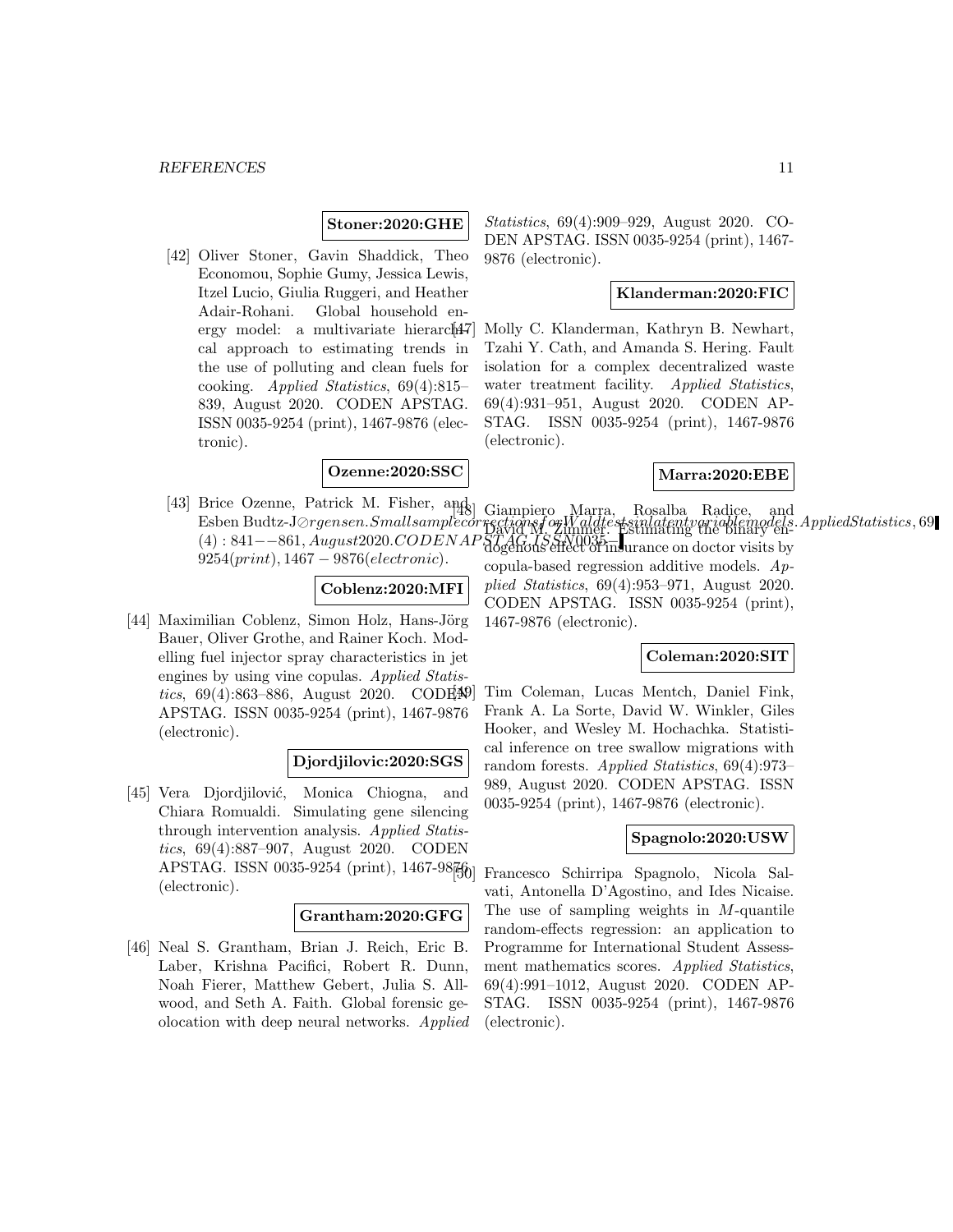## **Anonymous:2020:IIe**

[51] Anonymous. Issue information. Applied Statis6. tics, 69(5):1013–1014, November 2020. CO-DEN APSTAG. ISSN 0035-9254 (print), 1467- 9876 (electronic).

#### **Asar:2020:LME**

[52] Ozgür Asar, David Bolin, Peter J. Diggle, and Jonas Wallin. Linear mixed effects models for non-Gaussian continuous repeated mea-7 surement data. Applied Statistics,  $69(5)$ : 1015–1065, November 2020. CODEN AP-STAG. ISSN 0035-9254 (print), 1467-9876 (electronic).

#### **Povala:2020:BLI**

[53] Jan Povala, Seppo Virtanen, and Mark Girolami. Burglary in London: insights from statistical heterogeneous spatial point processes. Applied Statistics, 69(5):1067–1090, November 2020. CODEN APSTAG. ISSN 0035-9254 (print), 1467-9876 (electronic).

# **Mathur:2020:SAP**

[54] Maya B. Mathur and Tyler J. VanderWeele. Sensitivity analysis for publication bias in meta-analyses. Applied Statistics, 69(5): 1091–1119, November 2020. CODEN AP<sub>50</sub> STAG. ISSN 0035-9254 (print), 1467-9876 (electronic).

#### **Ghosal:2020:HME**

[55] Soutik Ghosal, Timothy S. Lau, Jeremy Gaskins, and Maiying Kong. A hierarchical mixed effect hurdle model for spatiotemporal count data and its application to identifying factors impacting health professional shortages. Applied Statistics,  $69(5):1121-1144$ , Novemb $660$ 2020. CODEN APSTAG. ISSN 0035-9254 (print), 1467-9876 (electronic).

# **Liu:2020:LPS**

[56] Qing Liu, Gong Tang, Joseph P. Costantino, and Chung-Chou H. Chang. Landmark proportional subdistribution hazards models for dynamic prediction of cumulative incidence functions. Applied Statistics, 69(5):1145–1162, November 2020. CODEN APSTAG. ISSN 0035-9254 (print), 1467-9876 (electronic).

# **Subedi:2020:CAM**

[57] Sanjeena Subedi, Drew Neish, Stephen Bak, and Zeny Feng. Cluster analysis of microbiome data by using mixtures of Dirichletmultinomial regression models. Applied Statistics, 69(5):1163–1187, November 2020. CO-DEN APSTAG. ISSN 0035-9254 (print), 1467- 9876 (electronic).

# **Spieker:2020:NCC**

[58] Andrew J. Spieker, Emily M. Ko, Jason A. Roy, and Nandita Mitra. Nested gcomputation: a causal approach to analysis of censored medical costs in the presence of time-varying treatment. Applied Statistics, 69 (5):1189–1208, November 2020. CODEN AP-STAG. ISSN 0035-9254 (print), 1467-9876 (electronic).

#### **McGee:2020:IBE**

[59] Glen McGee, Marianthi-Anna Kioumourtzoglou, Marc G. Weisskopf, Sebastien Haneuse, and Brent A. Coull. On the interplay between exposure misclassification and informative cluster size. Applied Statistics, 69 (5):1209–1226, November 2020. CODEN AP-STAG. ISSN 0035-9254 (print), 1467-9876 (electronic).

#### **Fortunato:2020:OCC**

[60] Francesca Fortunato, Laura Anderlucci, and Angela Montanari. One-class classification with application to forensic analysis. Applied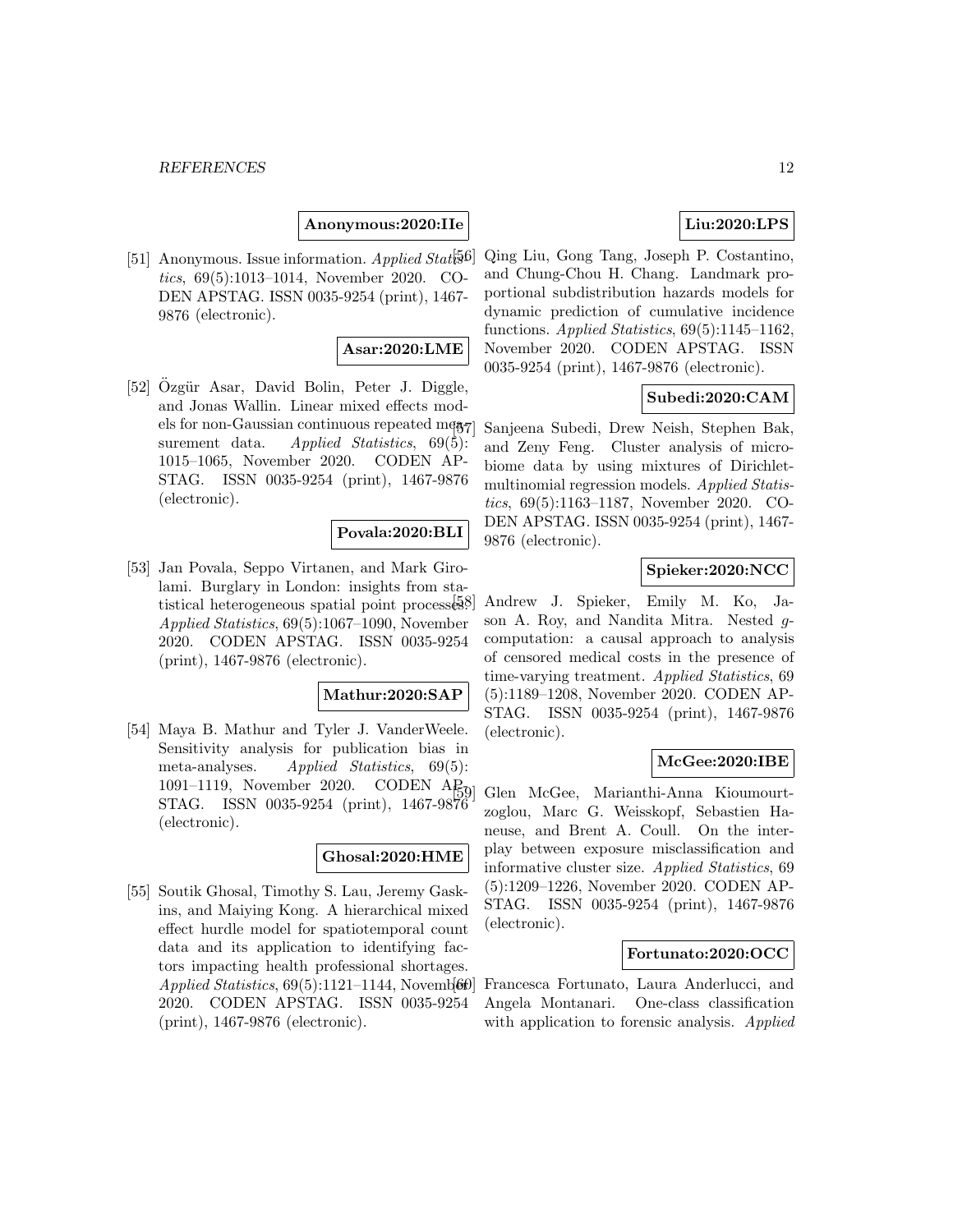Statistics, 69(5):1227–1249, November 2020. CODEN APSTAG. ISSN 0035-9254 (print), 1467-9876 (electronic).

# **Karra:2020:AME**

[61] Mahesh Karra, David Canning, and Ryoko Sato. Adding measurement error to location data to protect subject confidentiality while allowing for consistent estimation of exposure effects. Applied Statistics,  $69(5):1251-1268$ . November 2020. CODEN APSTAG. ISSN 0035-9254 (print), 1467-9876 (electronic).

## **Gelman:2020:BAT**

[62] Andrew Gelman and Bob Carpenter. Bayesian analysis of tests with unknown specificity and sensitivity. Applied Statistics,  $69(\frac{5}{6}7)$ 1269–1283, November 2020. CODEN AP-STAG. ISSN 0035-9254 (print), 1467-9876 (electronic).

#### **Zhang:2020:CSA**

[63] Bo Zhang and Dylan S. Small. A calibrated sensitivity analysis for matched observation  $\mathbb{R}^n$ studies with application to the effect of secondhand smoke exposure on blood lead levels in children. Applied Statistics,  $69(5):1285-1305$ , November 2020. CODEN APSTAG. ISSN 0035-9254 (print), 1467-9876 (electronic).

## **Egidi:2020:BQF**

[64] Leonardo Egidi and Ioannis Ntzoufras. A Bayesian quest for finding a unified model for predicting volleyball games. Applied Statistics, 69(5):1307–1336, November 2020. CO-DEN APSTAG. ISSN 0035-9254 (print), 1467- 9876 (electronic).

## **Sandri:2020:MSM**

[65] Marco Sandri, Paola Zuccolotto, and Marica Manisera. Markov switching modelling of shooting performance variability and teammate interactions in basketball. Applied

Statistics, 69(5):1337–1356, November 2020. CODEN APSTAG. ISSN 0035-9254 (print), 1467-9876 (electronic).

# **Lang:2020:CRT**

[66] Moritz N. Lang, Lisa Schlosser, Torsten Hothorn, Georg J. Mayr, Reto Stauffer, and Achim Zeileis. Circular regression trees and forests with an application to probabilistic wind direction forecasting. Applied Statistics, 69(5):1357–1374, November 2020. CODEN APSTAG. ISSN 0035-9254 (print), 1467-9876 (electronic).

#### **Anonymous:2020:IAV**

Anonymous. Index of authors, volume 69, 2020. Applied Statistics, 69(5):1375–1380, November 2020. CODEN APSTAG. ISSN 0035-9254 (print), 1467-9876 (electronic).

#### **Anonymous:2020:CV**

Anonymous. Contents of volume 69, 2020. Applied Statistics, 69(5):1381–1383, November 2020. CODEN APSTAG. ISSN 0035-9254 (print), 1467-9876 (electronic).

#### **Anonymous:2021:IIa**

Anonymous. Issue information. Applied Statistics, 70(1):1–2, January 2021. CODEN AP-STAG. ISSN 0035-9254 (print), 1467-9876 (electronic).

#### **Steele:2021:RED**

[70] Fiona Steele and Emily Grundy. Random effects dynamic panel models for unequally spaced multivariate categorical repeated measures: an application to child–parent exchanges of support. Applied Statistics, 70(1): 3–23, January 2021. CODEN APSTAG. ISSN 0035-9254 (print), 1467-9876 (electronic).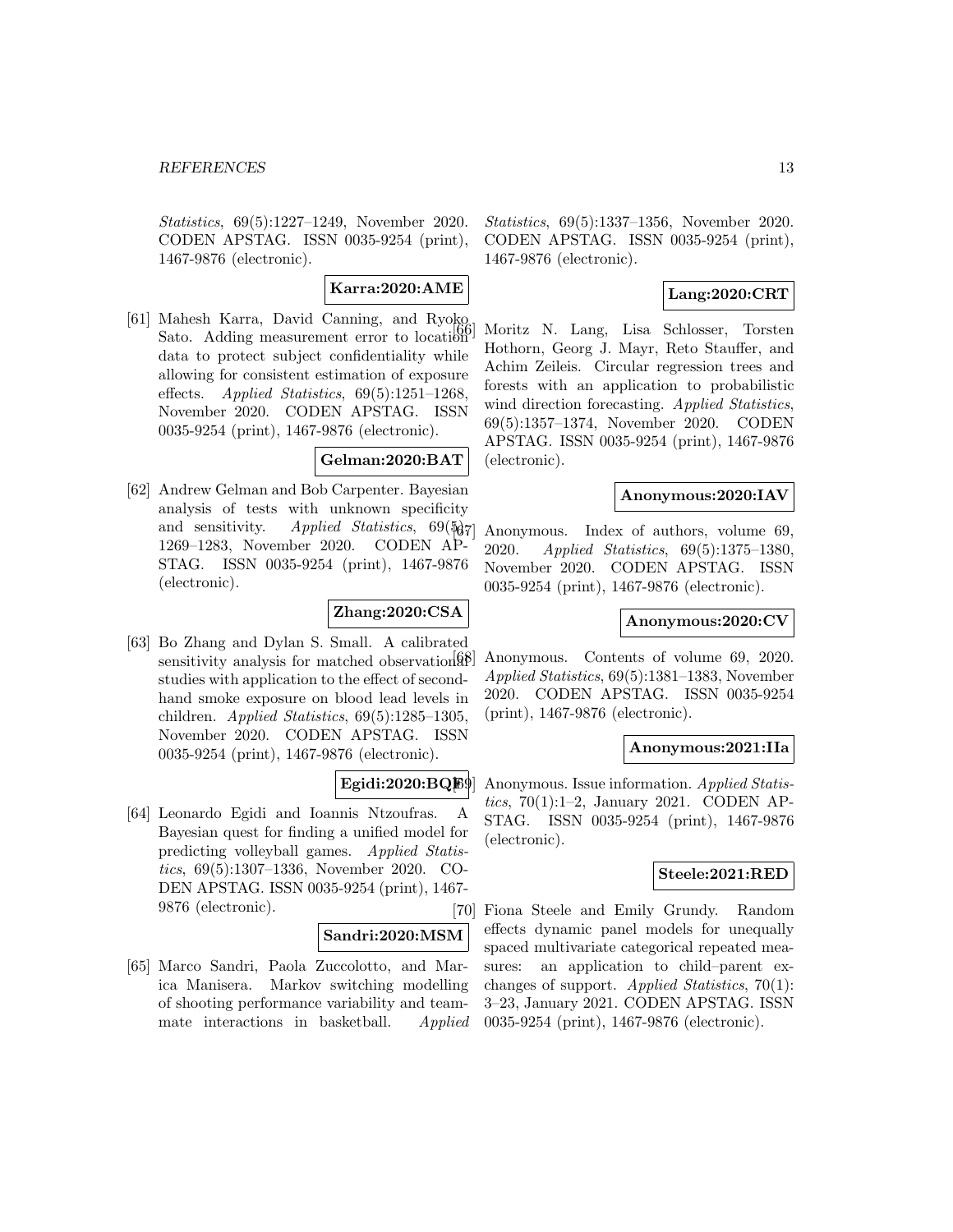# **Heuclin:2021:BVC**

[71] Benjamin Heuclin, Frédéric Mortier, Cather<sup>56</sup>] ine Trottier, and Marie Denis. Bayesian varying coefficient model with selection: an application to functional mapping. Applied Statistics, 70(1):24–50, January 2021. CODEN AP-STAG. ISSN 0035-9254 (print), 1467-9876 (electronic). See corrigendum [137].

# **Ginestet:2021:SIP**

[72] Pablo Gonzalez Ginestet, Ales Kotalik, David M. Vock, Julian Wolfson, and Erin  $E7$ Gabriel. Stacked inverse probability of censoring weighted bagging: a case study in the InfCareHIV Register. Applied Statistics, 70(1):51–65, January 2021. CODEN AP-STAG. ISSN 0035-9254 (print), 1467-9876 (electronic).

#### **Jiang:2021:FES**

[73] Shu Jiang, Yijun Xie, and Graham A. Coldit $[73]$ Functional ensemble survival tree: Dynamic prediction of Alzheimer's disease progression accommodating multiple time-varying covariates. Applied Statistics, 70(1):66–79, January 2021. CODEN APSTAG. ISSN 0035-9254 (print), 1467-9876 (electronic).

# **Kalair:2021:NPH**

[74] Kieran Kalair, Colm Connaughton, and Pierfrancesco Alaimo Di Loro. A non-parametric Hawkes process model of primary and secondary accidents on a UK smart motorway. Applied Statistics, 70(1):80–97, January 2021. CODEN APSTAG. ISSN 0035-9254 (print), 1467-9876 (electronic).

 $\mathrm{Jensen:}2021\mathrm{:} \mathrm{QTf}^{\mathrm{p}0}$ 

[75] Andreas Kryger Jensen and Claus Thorn Ekstrøm. Quantifying the trendiness of trends. Applied Statistics, 70(1):98–121, January 2021. CODEN APSTAG. ISSN 0035- 9254 (print), 1467-9876 (electronic).

# **Alfo:2021:MQR**

Marco Alfò, Maria Francesca Marino, Maria Giovanna Ranalli, Nicola Salvati, and Nikos Tzavidis. M-quantile regression for multivariate longitudinal data with an application to the Millennium Cohort Study. Applied Statistics, 70(1):122–146, January 2021. CODEN APSTAG. ISSN 0035-9254 (print), 1467-9876 (electronic).

# **Santos-Fernandez:2021:CME**

[77] Edgar Santos-Fernandez, Erin E. Peterson, Julie Vercelloni, Em Rushworth, and Kerrie Mengersen. Correcting misclassification errors in crowdsourced ecological data: a Bayesian perspective. Applied Statistics, 70(1):147–173, January 2021. CODEN APSTAG. ISSN 0035- 9254 (print), 1467-9876 (electronic).

# **Whitaker:2021:BAD**

[78] Gavin A. Whitaker, Ricardo Silva, Daniel Edwards, and Ioannis Kosmidis. A Bayesian approach for determining player abilities in football. Applied Statistics,  $70(1):174-201$ , January 2021. CODEN APSTAG. ISSN 0035- 9254 (print), 1467-9876 (electronic).

#### **Zamo:2021:SAP**

Michaël Zamo, Liliane Bel, and Olivier Mestre. Sequential aggregation of probabilistic forecasts — application to wind speed ensemble forecasts. Applied Statistics, 70(1):202– 225, January 2021. CODEN APSTAG. ISSN 0035-9254 (print), 1467-9876 (electronic).

#### **Torti:2021:MTV**

Agostino Torti, Alessia Pini, and Simone Vantini. Modelling time-varying mobility flows using function-on-function regression: analysis of a bike sharing system in the city of Milan. Applied Statistics, 70(1):226–247, January 2021. CODEN APSTAG. ISSN 0035- 9254 (print), 1467-9876 (electronic).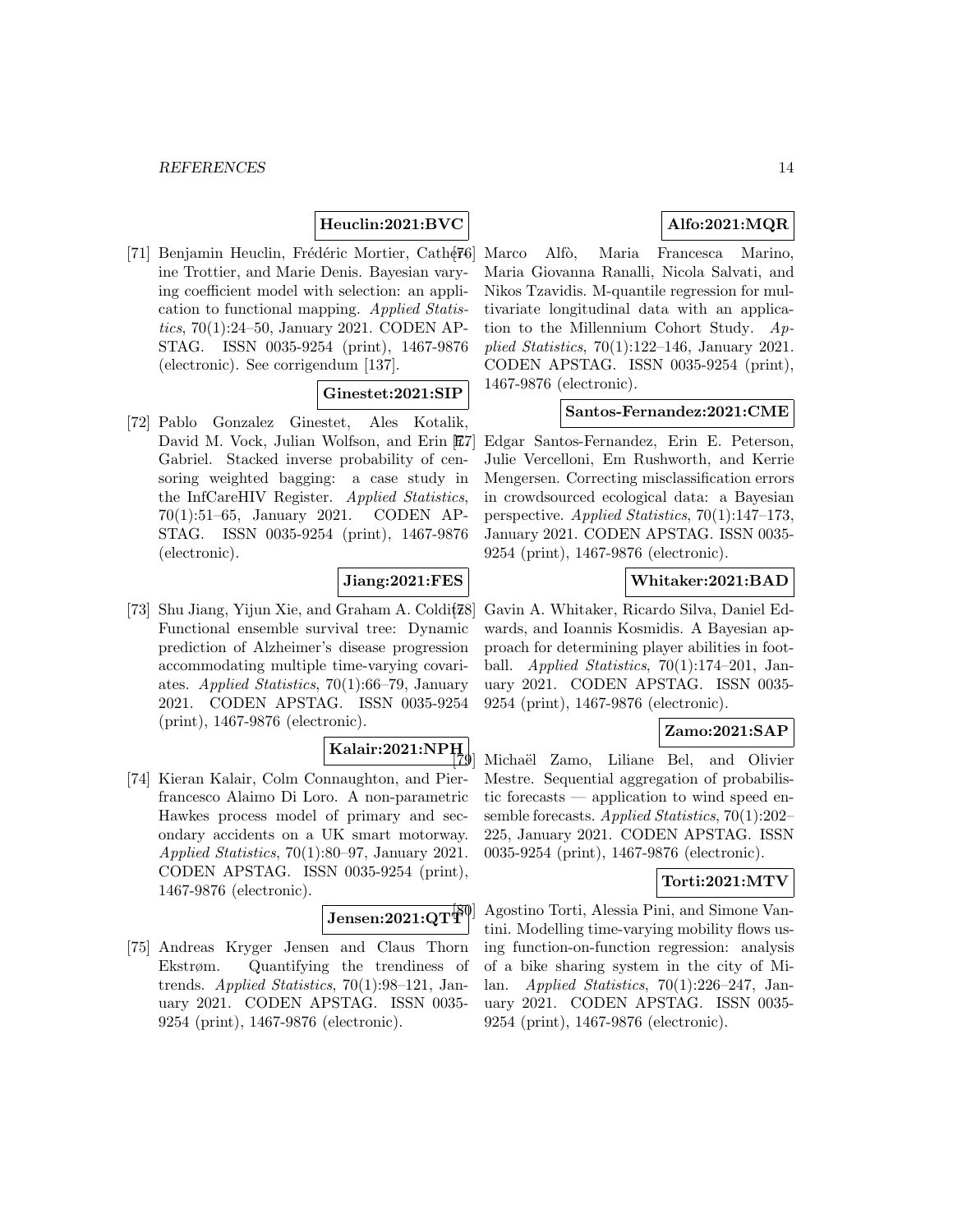#### *REFERENCES* 15

#### **Anonymous:2021:IIb**

[81] Anonymous. Issue information. Applied Statistics, 70(2):249–250, March 2021. CODEN AP-STAG. ISSN 0035-9254 (print), 1467-9876 (electronic).

#### **Zhang:2021:FMS**

[82] Lin Zhang and Inyoung Kim. Finite mixtures of semiparametric Bayesian survival kernel machine regressions: application to breast cancer gene pathway subgroup analysis. Applied Statistics, 70(2):251–269, March 2021. CODEN APSTAG. ISSN 0035-9254 (print), 1467-9876 (electronic).

**Li:2021:QFA**

[83] Ta-Hsin Li. Quantile-frequency analysis and spectral measures for diagnostic checks of time series with nonlinear dynamics. Applied Statistics, 70(2):270–290, March 2021. CODEN AP-STAG. ISSN 0035-9254 (print), 1467-9876 (electronic).

# **Huang:2021:TBS**

[84] Ying Huang, Juhee Cho, and Youyi Fong. Threshold-based subgroup testing in logistic regression models in two-phase sampling designs. Applied Statistics,  $70(2):291-311$ , March 2021. CODEN APSTAG. ISSN 0035- 9254 (print), 1467-9876 (electronic).

## **Smith:2021:RES**

[85] Paul A. Smith, Chiara Bocci, Nikos Tzavidi $90$ ] Sabine Krieg, and Marc J. E. Smeets. Robust estimation for small domains in business surveys. Applied Statistics, 70(2):312–334, March 2021. CODEN APSTAG. ISSN 0035-9254 (print), 1467-9876 (electronic).

# **Baker:2021:FPB**

[86] Evan Baker, Peter Challenor, and Manual Mintaek Lee and Jaechoul Lee. Long-term

ing history matching inspired level-set techniques. Applied Statistics, 70(2):335–350, March 2021. CODEN APSTAG. ISSN 0035- 9254 (print), 1467-9876 (electronic).

# **Titman:2021:REM**

[87] Andrew C. Titman, Martin J. Wolfsegger, and Thomas F. Jaki. Recurrent events modelling of haemophilia bleeding events. Applied Statistics, 70(2):351–371, March 2021. CODEN AP-STAG. ISSN 0035-9254 (print), 1467-9876 (electronic).

# **Lovato:2021:MNH**

[88] Ilenia Lovato, Alessia Pini, Aymeric Stamm, Maxime Taquet, and Simone Vantini. Multiscale null hypothesis testing for networkvalued data: analysis of brain networks of patients with autism. Applied Statistics, 70(2):372–397, March 2021. CODEN AP-STAG. ISSN 0035-9254 (print), 1467-9876 (electronic).

#### **Josefsson:2021:BSP**

Maria Josefsson and Michael J. Daniels. Bayesian semi-parametric G-computation for causal inference in a cohort study with MNAR dropout and death. Applied Statistics, 70 (2):398–414, March 2021. CODEN AP-STAG. ISSN 0035-9254 (print), 1467-9876 (electronic).

## **Kim:2021:IBA**

[90] Dongah Kim, Krista J. Gile, Honoria Guarino, and Pedro Mateu-Gelabert. Inferring bivariate association from respondent-driven sampling data. Applied Statistics, 70(2):415–433, March 2021. CODEN APSTAG. ISSN 0035- 9254 (print), 1467-9876 (electronic).

## **Lee:2021:LTT**

Eames. Future proofing a building design us-trend analysis of extreme coastal sea levels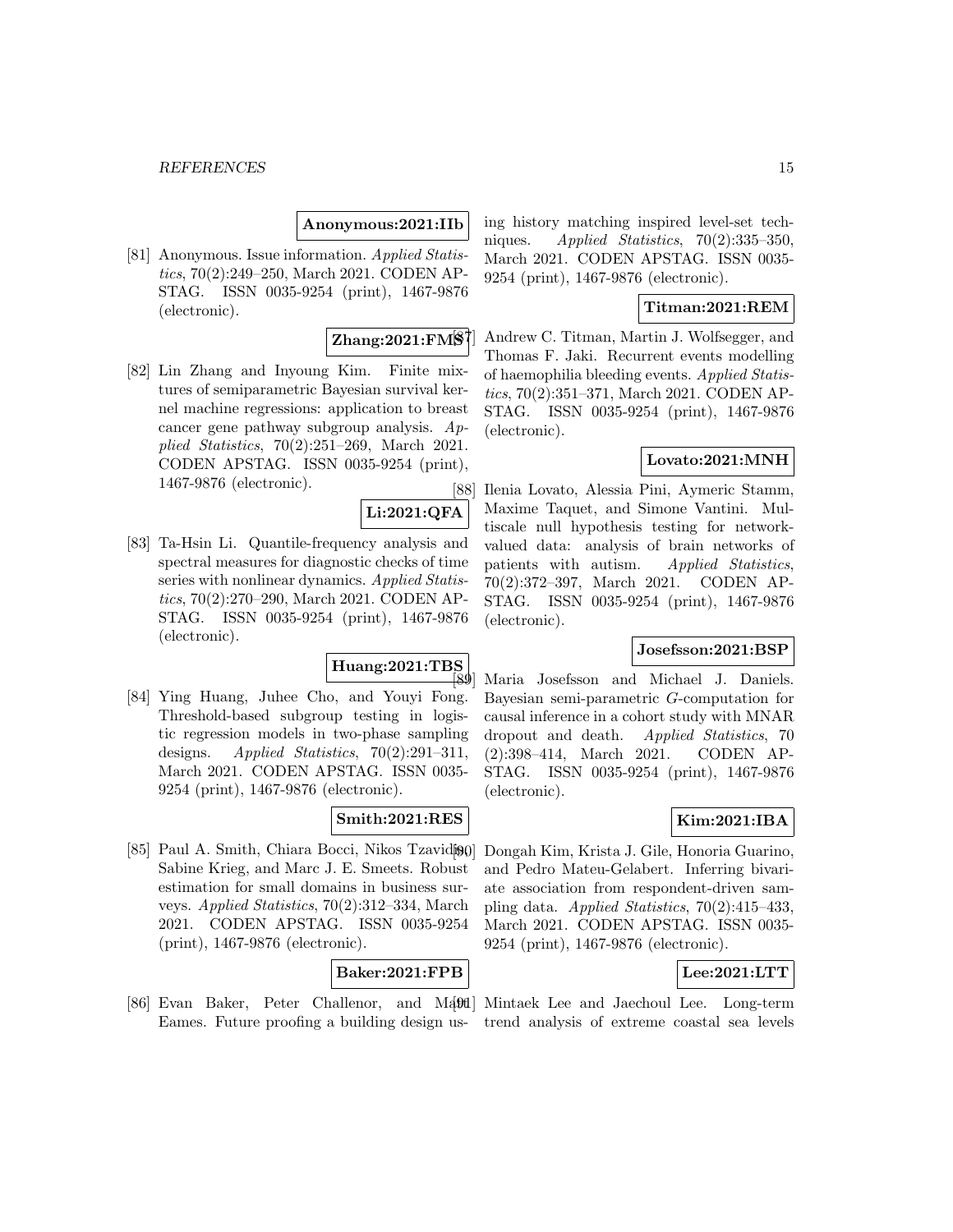with changepoint detection. Applied Statistics, 70(2):434–458, March 2021. CODEN AP- $STAG.$  ISSN 0035-9254 (print), 1467-98[85] (electronic).

# **Li:2021:BNM**

[92] Xiao Li, Michele Guindani, Chaan S. Ng, and Brian P. Hobbs. A Bayesian nonparametric model for textural pattern heterogeneity. Applied Statistics, 70(2):459–480, March 2021. CODEN APSTAG. ISSN 0035-9254 (print), 1467-9876 (electronic).

## **Stevenson:2021:FYF**

[93] Oliver G. Stevenson and Brendon J. Brewer. Finding your feet: a Gaussian process model for estimating the abilities of batsmen in test cricket. Applied Statistics,  $70(2):481-506$ , March 2021. CODEN APSTAG. ISSN 0035- 9254 (print), 1467-9876 (electronic).

# **Anonymous:2021:IIc**

[94] Anonymous. Issue information. Applied Statistics, 70(3):509–510, June 2021. CODEN AP-STAG. ISSN 0035-9254 (print), 1467-9876 (electronic).

## **Chatterjee:2021:MFA**

[95] Saptarshi Chatterjee, Shrabanti Chowdhury and Sanjib Basu. A model-free approach for testing association. Applied Statistics, 70(3): 511–531, June 2021. CODEN APSTAG. ISSN 0035-9254 (print), 1467-9876 (electronic).

#### **Moran:2021:BHF**

[96] Kelly R. Moran, Elizabeth L. Turner, David Dunson, and Amy H. Herring. Bayesian hiteoral archical factor regression models to infer cause of death from verbal autopsy data. Applied Statistics, 70(3):532–557, June 2021. CODEN APSTAG. ISSN 0035-9254 (print), 1467-9876 (electronic).

# **Zhu:2021:CBK**

Yingqiu Zhu, Qiong Deng, Danyang Huang, Bingyi Jing, and Bo Zhang. Clustering based on Kolmogorov–Smirnov statistic with application to bank card transaction data. Applied Statistics, 70(3):558–578, June 2021. CODEN APSTAG. ISSN 0035-9254 (print), 1467-9876 (electronic).

# **Taylor:2021:ADP**

[98] Simon A. C. Taylor, Rebecca Killick, Jonathan Burr, and Louise Rogerson. Assessing daily patterns using home activity sensors and within period changepoint detection. Applied Statistics, 70(3):579–595, June 2021. CODEN APSTAG. ISSN 0035-9254 (print), 1467-9876 (electronic).

# **Koutra:2021:OBD**

Vasiliki Koutra, Steven G. Gilmour, and Ben M. Parker. Optimal block designs for experiments on networks. Applied Statistics, 70(3):596–618, June 2021. CODEN AP-STAG. ISSN 0035-9254 (print), 1467-9876 (electronic).

## **Betz:2021:TMH**

Jennifer Betz, Ralf Kellner, and Daniel Rösch. Time matters: How default resolution times impact final loss rates. Applied Statistics, 70(3):619–644, June 2021. CODEN AP-STAG. ISSN 0035-9254 (print), 1467-9876 (electronic).

#### **Gramatica:2021:BMS**

Marco Gramatica, Peter Congdon, and Silvia Liverani. Bayesian modelling for spatially misaligned health areal data: a multiple membership approach. Applied Statistics, 70(3): 645–666, June 2021. CODEN APSTAG. ISSN 0035-9254 (print), 1467-9876 (electronic).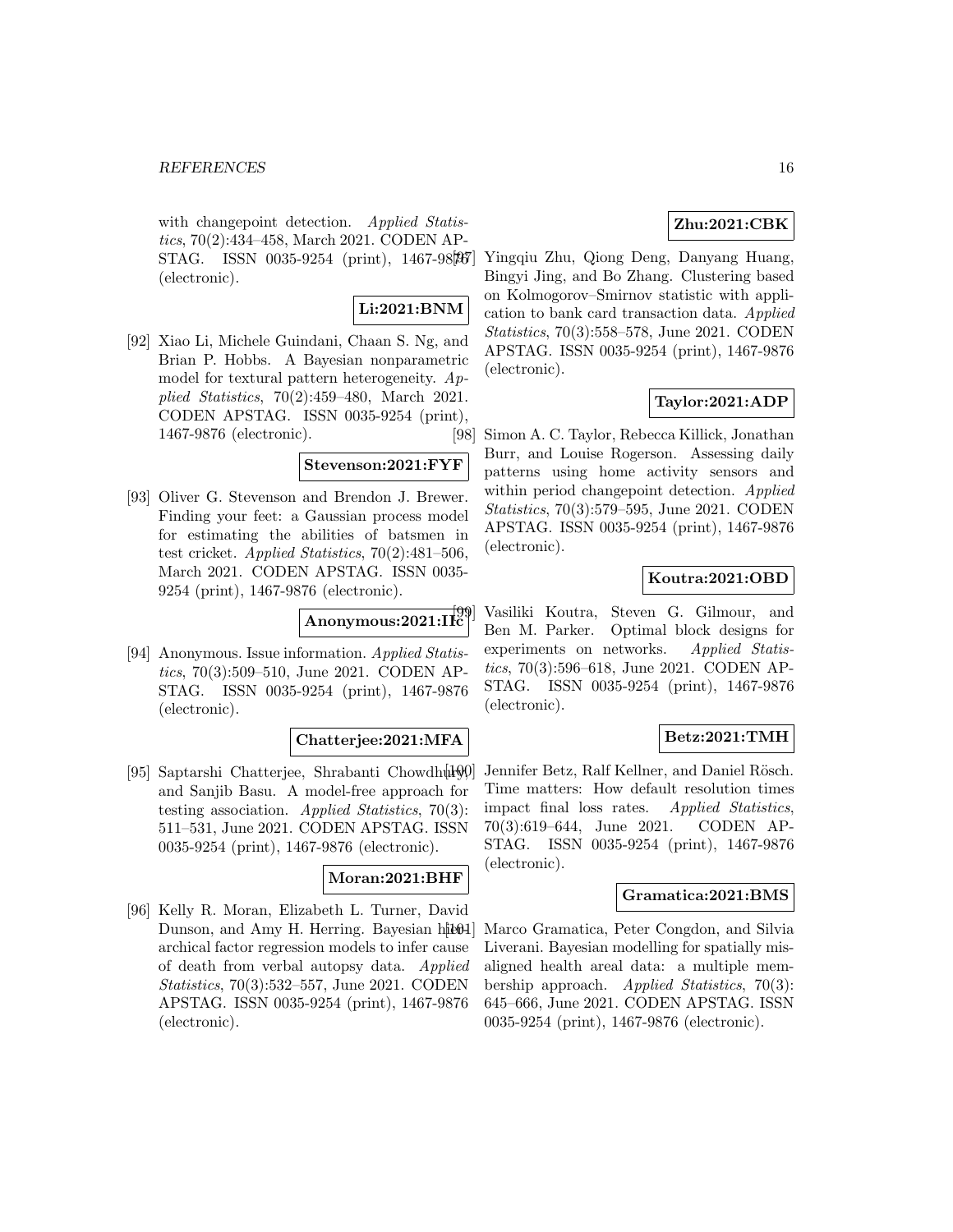**Berusewicz:2021:ESI**

[102] Maciej Ber $\rm\ddot{o}229$ sewicz and Dagmara Nikuli $\rm\ddot{H}^{0}$ . Estimation of the size of informal employment based on administrative records with non-ignorable selection mechanism. Applied Statistics, 70(3):667–690, June 2021. CODEN APSTAG. ISSN 0035-9254 (print), 1467-9876 (electronic).

# **Katina:2021:FDA**

[103] Stanislav Katina, Liberty Vittert, and Adrian W. Bowman. Functional data analysis and visualisation of three-dimensional surface shape. *Applied Statistics*, 70(3):691–713, June 2021. CODEN APSTAG. ISSN 0035-9254 (print), 1467-9876 (electronic).

## **Gramuglia:2021:CAL**

[104] Emanuele Gramuglia, Geir Storvik, and Morten Stakkeland. Clustering and automatic labelling within time series of categorical  $\rho_{\overline{B}}$ servations — with an application to marine  $log$ messages. Applied Statistics,  $70(3):714-732$ , June 2021. CODEN APSTAG. ISSN 0035- 9254 (print), 1467-9876 (electronic).

## **Lucas:2021:MMS**

[105] Tim C. D. Lucas, Anita K. Nandi, Elisabeth G. Chestnutt, Katherine A. Twohigol Suzanne H. Keddie, Emma L. Collins, Rosalind E. Howes, Michele Nguyen, Susan F. Rumisha, Andre Python, Rohan Arambepola, Amelia Bertozzi-Villa, Penelope Hancock, Punam Amratia, Katherine E. Battle, Ewan Cameron, Peter W. Gething, and Daniel J. Weiss. Mapping malaria by  $s$ hart $\theta$ ing spatial information between incidence and prevalence data sets. Applied Statistics, 70(3): 733–749, June 2021. CODEN APSTAG. ISSN 0035-9254 (print), 1467-9876 (electronic).

# **Cappiello:2021:APD**

[106] Lauren Cappiello, Zhiwei Zhang, Changyu Shen, Neel M. Butala, Xinping Cui, and Robert W. Yeh. Adjusting for population differences using machine learning methods. Applied Statistics, 70(3):750–769, June 2021. CO-DEN APSTAG. ISSN 0035-9254 (print), 1467- 9876 (electronic).

## **Ebert:2021:LFP**

[107] Anthony Ebert, Ritabrata Dutta, Kerrie Mengersen, Antonietta Mira, Fabrizio Ruggeri, and Paul Wu. Likelihood-free parameter estimation for dynamic queueing networks: Case study of passenger flow in an international airport terminal. Applied Statistics, 70(3):770–792, June 2021. CODEN AP-STAG. ISSN 0035-9254 (print), 1467-9876 (electronic).

# **Johnson:2021:MFR**

Margaret C Johnson, Brian J Reich, and Josh M Gray. Multisensor fusion of remotely sensed vegetation indices using space-time dynamic linear models. Applied Statistics, 70(3): 793–812, June 2021. CODEN APSTAG. ISSN 0035-9254 (print), 1467-9876 (electronic).

#### **Anonymous:2021:IId**

Anonymous. Issue information. Applied Statistics, 70(4):813–814, August 2021. CODEN APSTAG. ISSN 0035-9254 (print), 1467-9876 (electronic).

#### **Devlin:2021:PCT**

Sean M. Devlin, Alexia Iasonos, and John O'Quigley. Phase I clinical trials in adoptive T-cell therapies. Applied Statistics, 70(4):815– 834, August 2021. CODEN APSTAG. ISSN 0035-9254 (print), 1467-9876 (electronic).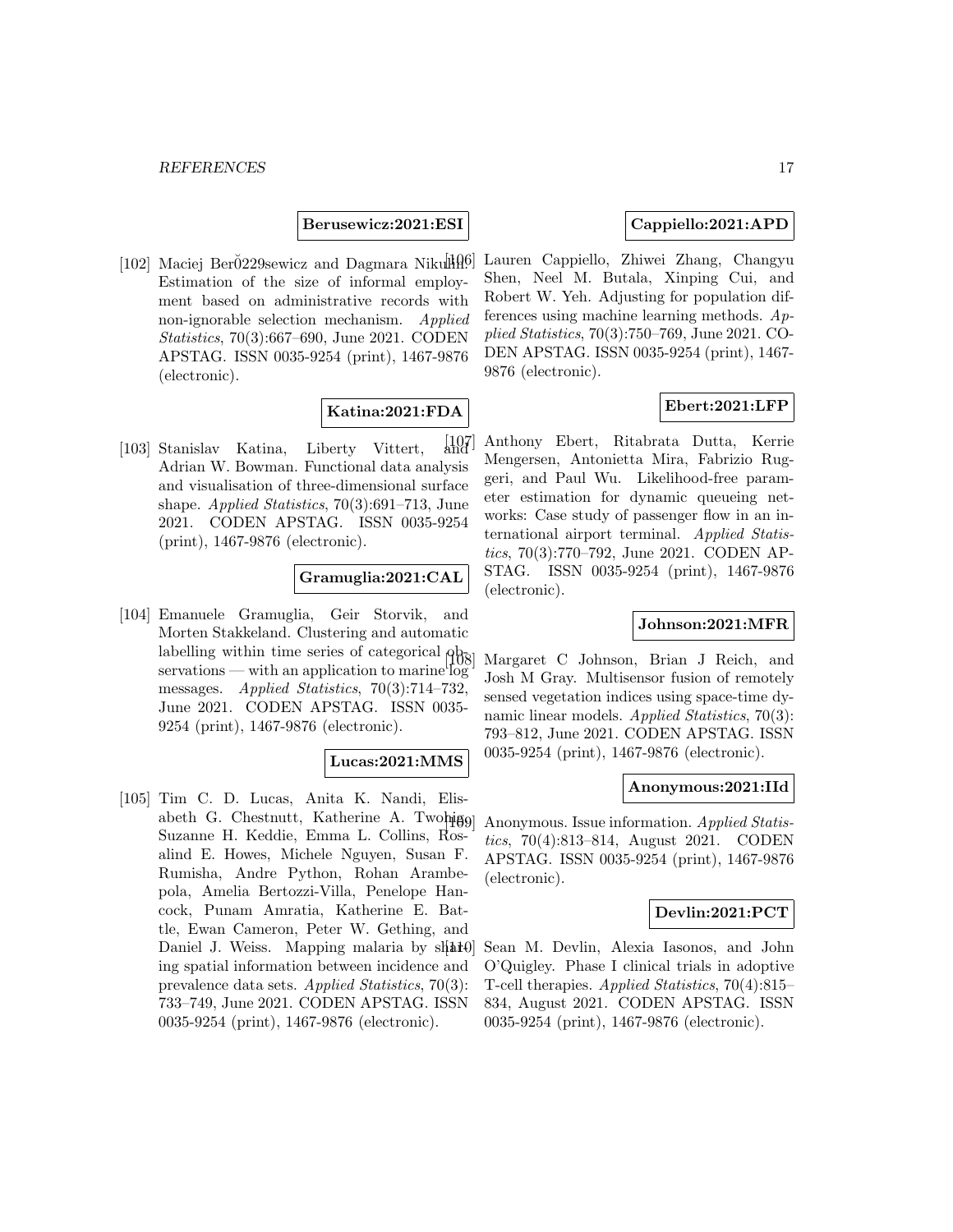# **Maity:2021:BCB**

[111] Arnab Kumar Maity, Sanjib Basu, and Santug Ghosh. Bayesian criterion-based variable selection. Applied Statistics, 70(4):835–857, August 2021. CODEN APSTAG. ISSN 0035-9254 (print), 1467-9876 (electronic).

#### **Donnet:2021:ABE**

[112] Sophie Donnet and Stéphane Robin. Accelerating Bayesian estimation for network Poisson models using frequentist variational estimates. Applied Statistics, 70(4):858–885,  $\mathbb{H}^{1}$ gust 2021. CODEN APSTAG. ISSN 0035-9254 (print), 1467-9876 (electronic).

#### **Bottolo:2021:CEB**

[113] Leonardo Bottolo, Marco Banterle, Sylvia Richardson, Mika Ala-Korpela, Marjo-Riitta Järvelin, and Alex Lewin. A computationally efficient Bayesian seemingly unrelated regressions model for high-dimensional quantitative trait loci discovery. Applied Statistics, 70(4):886–908, August 2021. CODEN AP-STAG. ISSN 0035-9254 (print), 1467-9876 (electronic).

#### **Lebacher:2021:CRM**

[114] Michael Lebacher, Paul W. Thurner, and Göran Kauermann. Censored regression for modelling small arms trade volumes and its 'forensic' use for exploring unreported trades. Applied Statistics,  $70(4):909-933$ , August 2021. CODEN APSTAG. ISSN 0035-9254 (print), 1467-9876 (electronic).

#### **Roksvaag:2021:TFG**

[115] Thea Roksvåg, Ingelin Steinsland, and Kolbjørn Engeland. A two-field geostatistical model combining point and areal observations — a case study of annual runoff predictions in the Voss area. Applied Statistics,  $70(4):95420$ 960, August 2021. CODEN APSTAG. ISSN 0035-9254 (print), 1467-9876 (electronic).

# **Shuler:2021:BNA**

Kurtis Shuler, Samuel Verbanic, Irene A. Chen, and Juhee Lee. A Bayesian nonparametric analysis for zero-inflated multivariate count data with application to microbiome study. Applied Statistics, 70(4):961–979, August 2021. CODEN APSTAG. ISSN 0035-9254 (print), 1467-9876 (electronic).

#### **Kobak:2021:SRR**

[117] Dmitry Kobak, Yves Bernaerts, Marissa A. Weis, Federico Scala, Andreas S. Tolias, and Philipp Berens. Sparse reduced-rank regression for exploratory visualisation of paired multivariate data. Applied Statistics, 70 (4):980–1000, August 2021. CODEN AP-STAG. ISSN 0035-9254 (print), 1467-9876 (electronic).

# **Rabier:2021:PHD**

[118] Charles-Elie Rabier and Simona Grusea. Prediction in high-dimensional linear models and application to genomic selection under imperfect linkage disequilibrium. Applied Statistics, 70(4):1001–1026, August 2021. CODEN APSTAG. ISSN 0035-9254 (print), 1467-9876 (electronic).

# **Cui:2021:ARM**

[119] Ying Cui, Limin Peng, Yijuan Hu, and HuiChuan J. Lai. Assessing the reproducibility of microbiome measurements based on concordance correlation coefficients. Applied Statistics, 70(4):1027–1048, August 2021. CODEN APSTAG. ISSN 0035-9254 (print), 1467-9876 (electronic).

#### **Green:2021:IAC**

Peter J. Green and Julia Mortera. Inference about complex relationships using peak height data from DNA mixtures. Applied Statistics,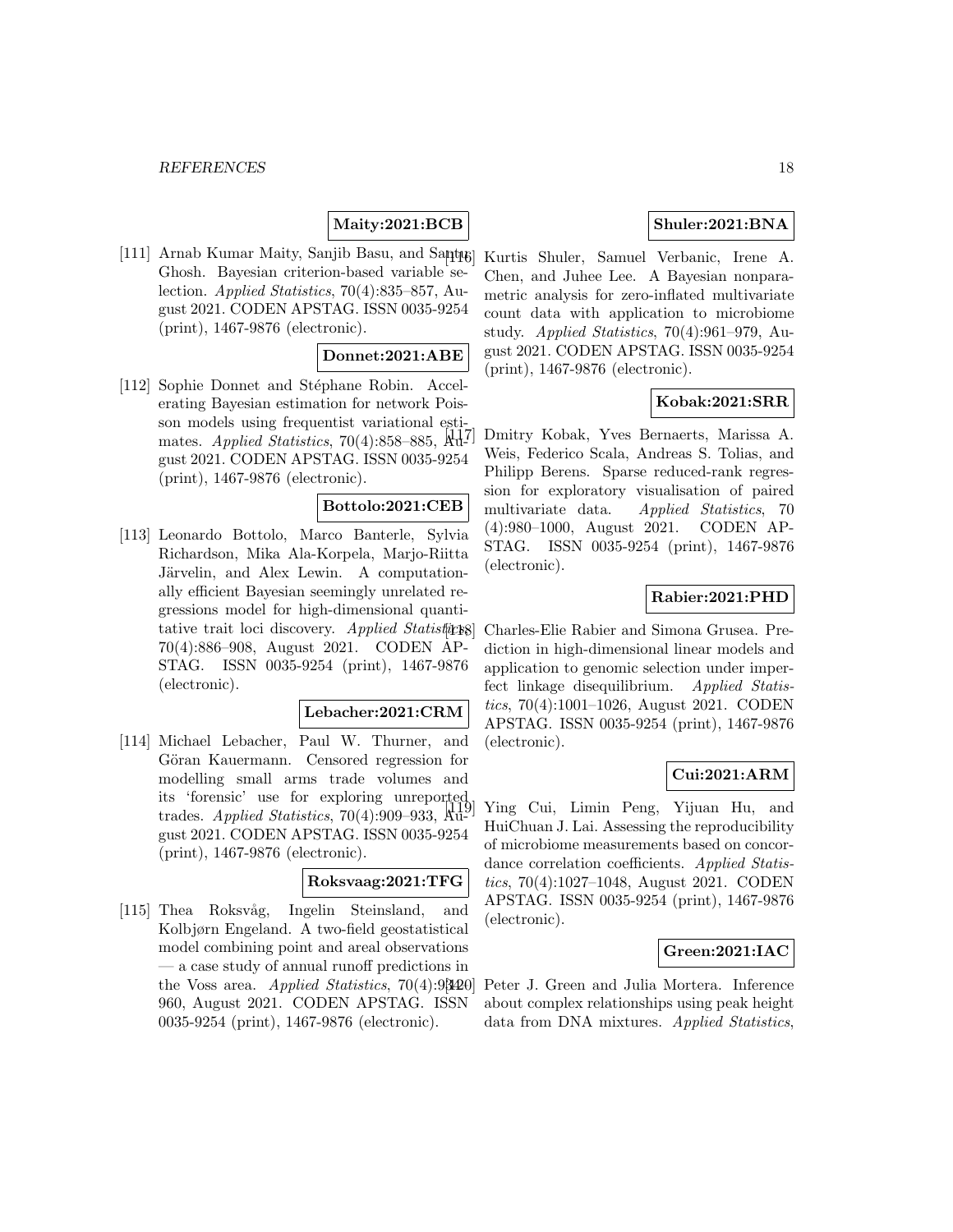70(4):1049–1082, August 2021. CODEN AP-STAG. ISSN 0035-9254 (print), 1467-9876 (electronic).

#### **Hardle:2021:PWP**

[121] Wolfgang Karl Härdle, Brenda López Cabrera, and Awdesch Melzer. Pricing wind power futures. Applied Statistics,  $70(4):1083-1102$ , August 2021. CODEN APSTAG. ISSN 0035- 9254 (print), 1467-9876 (electronic).

# **Spence:2021:ACT**

[122] Michael A. Spence, Evalyne W. Muiruri, David L. Maxwell, Scott Davis, and Dave Sheahan. The application of continuous-time Markov chain models in the analysis of choice flume experiments. Applied Statistics, 70 (4):1103–1123, August 2021. CODEN AP- $STAG.$  ISSN 0035-9254 (print), 1467-9876 (electronic).

# **Poulos:2021:RBC**

[123] Jason Poulos and Shuxi Zeng. RNN-based counterfactual prediction, with an application to homestead policy and public schooling.  $Ap$ plied Statistics, 70(4):1124–1139, August 2021. CODEN APSTAG. ISSN 0035-9254 (print), 1467-9876 (electronic).

## **Anonymous:2021:IIe**

[124] Anonymous. Issue information. Applied Statistics, 70(5):1141–1142, November 2021. CO-DEN APSTAG. ISSN 0035-9254 (print), 1467- 9876 (electronic).

# **McAlinn:2021:MFB**

[125] Kenichiro McAlinn. Mixed-frequency Bayesian predictive synthesis for economial  $\mathbf{B}$ nowcasting. Applied Statistics, 70(5):1143– 1163, November 2021. CODEN APSTAG. ISSN 0035-9254 (print), 1467-9876 (electronic).

# **Watson:2021:EEH**

[126] Samuel I. Watson, Richard J. Lilford, Jianxia Sun, and Julian Bion. Estimating the effect of health service delivery interventions on patient length of stay: a Bayesian survival analysis approach. Applied Statistics, 70(5):1164–1186, November 2021. CODEN APSTAG. ISSN 0035-9254 (print), 1467-9876 (electronic).

# **Li:2021:SMA**

Jialiang Li, Tonghui Yu, Jing Lv, and Mei-Ling Ting Lee. Semiparametric model averaging prediction for lifetime data via hazards regression. Applied Statistics, 70(5):1187–1209, November 2021. CODEN APSTAG. ISSN 0035-9254 (print), 1467-9876 (electronic).

#### **Guo:2021:BPI**

[128] Beibei Guo, Elizabeth Garrett-Mayer, and Suyu Liu. A Bayesian phase I/II design for cancer clinical trials combining an immunotherapeutic agent with a chemotherapeutic agent. Applied Statistics, 70(5): 1210–1229, November 2021. CODEN AP-STAG. ISSN 0035-9254 (print), 1467-9876 (electronic).

# **Momal:2021:AMA**

Raphaëlle Momal, Stéphane Robin, and Christophe Ambroise. Accounting for missing actors in interaction network inference from abundance data. Applied Statistics, 70(5): 1230–1258, November 2021. CODEN AP-STAG. ISSN 0035-9254 (print), 1467-9876 (electronic).

## **Chu:2021:DHD**

[130] Chenghao Chu and Bingming Yi. Dynamic historical data borrowing using weighted average. Applied Statistics,  $70(5):1259-1280$ , November 2021. CODEN APSTAG. ISSN 0035-9254 (print), 1467-9876 (electronic).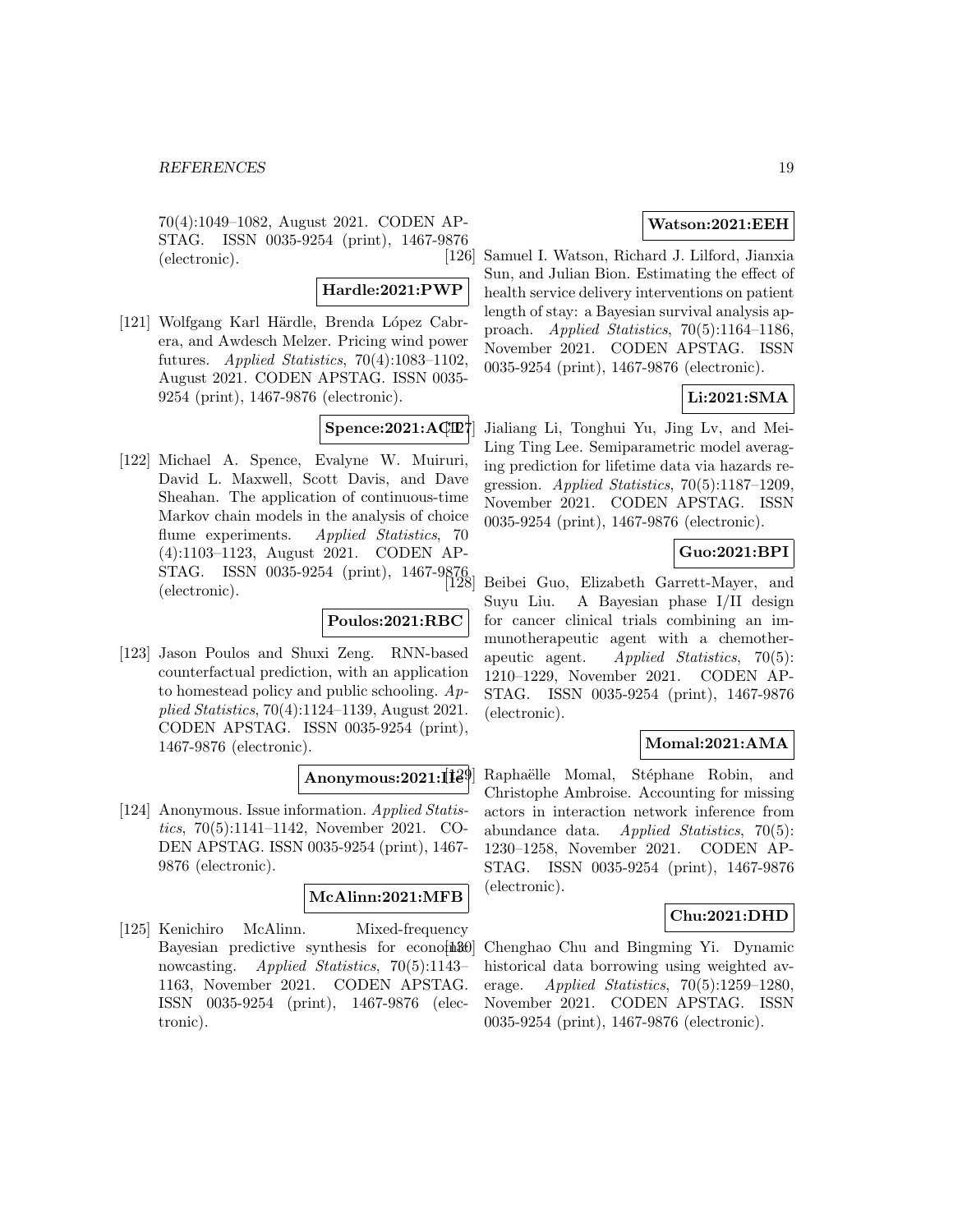# **Zhang:2021:RAR**

[131] Hengtao Zhang and Guosheng Yin. Response adaptive rerandomization. Applied Statistics, 70(5):1281–1298, November 2021. CODEN APSTAG. ISSN 0035-9254 (print), 1467-9876 (electronic).

#### **Ranciati:2021:FGL**

[132] Saverio Ranciati, Alberto Roverato, and Alessandra Luati. Fused graphical lasso for brain networks with symmetries. Applied Statistics, 70(5):1299–1322, November 2021. CODEN APSTAG. ISSN 0035-9254 (print), 1467-9876 (electronic).

# **Seymour:2021:BNA**

[133] Rowland G. Seymour, Theodore Kypraios, Philip D. O'Neill, and Thomas J. Hagenaars. A Bayesian nonparametric analysis of the 2003 outbreak of highly pathogenic avian influenza in the Netherlands. Applied Statistics, 70(5): 1323–1343, November 2021. CODEN AP-STAG. ISSN 0035-9254 (print), 1467-98768] (electronic).

# **Iapteff:2021:RNE**

[134] Loïc Iapteff, Julien Jacques, Matthieu Rolland, and Benoit Celse. Reducing the number of experiments required for modelling the hydrocracking process with kriging through Bayesian transfer learning. Applied Statistics, 70(5):1344–1364, November 2021. CODE APSTAG. ISSN 0035-9254 (print), 1467-9876 (electronic).

#### **Hohberg:2021:BUP**

[135] Maike Hohberg, Francesco Donat, Giampiero Marra, and Thomas Kneib. Beyond unidimental sional poverty analysis using distributional copula models for mixed ordered-continuous outcomes.  $Applied Statistics, 70(5):1365-1390,$ November 2021. CODEN APSTAG. ISSN 0035-9254 (print), 1467-9876 (electronic).

# **Song:2021:BSM**

[136] Yanyi Song, Xiang Zhou, Jian Kang, Max T. Aung, Min Zhang, Wei Zhao, Belinda L. Needham, Sharon L. R. Kardia, Yongmei Liu, John D. Meeker, Jennifer A. Smith, and Bhramar Mukherjee. Bayesian sparse mediation analysis with targeted penalization of natural indirect effects. Applied Statistics, 70(5): 1391–1412, November 2021. CODEN AP-STAG. ISSN 0035-9254 (print), 1467-9876 (electronic).

#### **Anonymous:2021:CBV**

[137] Anonymous. Corrigendum: Bayesian varying coefficient model with selection: an application to functional mapping. Applied Statistics, 70(5):1413, November 2021. CODEN APSTAG. ISSN 0035-9254 (print), 1467-9876 (electronic). See [71].

# **Heuclin:2021:CV**

Benjamin Heuclin, Frédéric Mortier, Catherine Trottier, and Marie Denis. Contents of volume 70, 2021. Applied Statistics, 70(1): 1414–1416, November 2021. CODEN AP-STAG. ISSN 0035-9254 (print), 1467-9876 (electronic).

#### **Anonymous:2022:IIa**

Anonymous. Issue information. Applied Statistics, 71(1):1–2, January 2022. CODEN AP-STAG. ISSN 0035-9254 (print), 1467-9876 (electronic).

#### **Karvanen:2022:EML**

Juha Karvanen, Mikko Niilo-Rämä, Jan Sarén, and Salme Kärkkäinen. Estimating mean lifetime from partially observed events in nuclear physics. Applied Statistics, 71(1): 3–26, January 2022. CODEN APSTAG. ISSN 0035-9254 (print), 1467-9876 (electronic).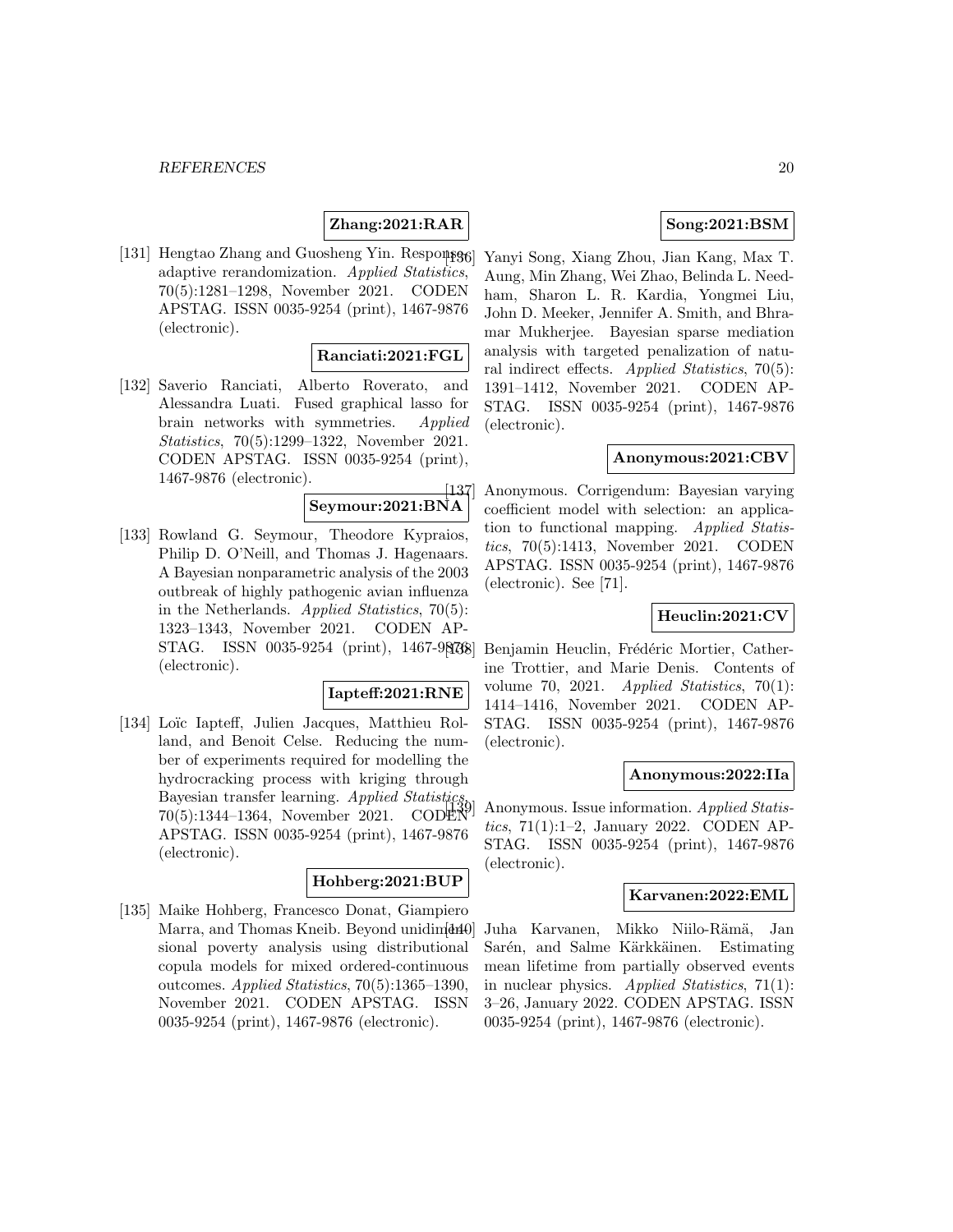#### *REFERENCES* 21

#### **Wieditz:2022:CNM**

[141] Johannes Wieditz, Yvo Pokern, Dominic Schuhmacher, and Stephan Huckemann. Characteristic and necessary minutiae in fingerprints. Applied Statistics, 71(1):27–50, January 2022. CODEN APSTAG. ISSN 0035- 9254 (print), 1467-9876 (electronic).

# **Zhang:2022:NST**

[142] Ruiyi Zhang, R. Todd Ogden, Martin Picard, and Anuj Srivastava. Nonparametric k-sample test on shape spaces with applications to mitochondrial shape analysis. Applied Statistics, 71(1):51–69, January 2022. CODEN AP-STAG. ISSN 0035-9254 (print), 1467-9876 (electronic).

**Potter:2022:USC**

[143] Gail E. Potter, Nicole Bohme Carnegie, Jonathan D. Sugimoto, Aldiouma Diallo, John C. Victor, Kathleen M. Neuzil, and M. Elizabeth Halloran. Using social contact data to improve the overall effect estimate of a cluster-randomized influenza vaccination program in Senegal. Applied Statistics, 71(1):70– 90, January 2022. CODEN APSTAG. ISSN 0035-9254 (print), 1467-9876 (electronic).

# **Bolsinova:2022:UNM**

[144] Maria Bolsinova, Gunter Maris, Abe D. Hofman, Han L. J. van der Maas, and Matthieu J. S. Brinkhuis. Urnings: a new method for tracking dynamically changing parameters in paired comparison systems. Applied Statistics, 71(1):91–118, January 2022. CODEN APSTAG. ISSN 0035-9254 (print), 1467-98749] (electronic).

## **Perrot-Dockes:2022:ELB**

[145] M. Perrot-Dockès, C. Lévy-Leduc, and L. Rajjou. Estimation of large block structured covariance matrices: Application to 'multi-omic'

approaches to study seed quality. Applied Statistics, 71(1):119–147, January 2022. CO-DEN APSTAG. ISSN 0035-9254 (print), 1467- 9876 (electronic).

# **Huang:2022:DMM**

[146] Guowen Huang, Patrick E. Brown, Sze Hang Fu, and Hwashin Hyun Shin. Daily mortality/morbidity and air quality: Using multivariate time series with seasonally varying covariances. Applied Statistics, 71(1):148–174, January 2022. CODEN APSTAG. ISSN 0035- 9254 (print), 1467-9876 (electronic).

# **Warren:2022:DKS**

[147] Joshua L. Warren, Jiachen Cai, Nicholaus P. Johnson, and Nicole C. Deziel. A discrete kernel stick-breaking model for detecting spatial boundaries in hydraulic fracturing wastewater disposal well placement across Ohio. Applied Statistics, 71(1):175–193, January 2022. CO-DEN APSTAG. ISSN 0035-9254 (print), 1467- 9876 (electronic).

# **Holmes:2022:PGD**

John B. Holmes, Matthew R. Schofield, and Richard J. Barker. Pólya-gamma data augmentation and latent variable models for multivariate binomial data. Applied Statistics, 71(1):194–218, January 2022. CODEN AP-STAG. ISSN 0035-9254 (print), 1467-9876 (electronic).

## **Cousido-Rocha:2022:MCP**

Marta Cousido-Rocha, Jacobo de Uña-Alvarez, and Sebastian Döhler. Multiple comparison procedures for discrete uniform and homogeneous tests. Applied Statistics, 71 (1):219–243, January 2022. CODEN AP-STAG. ISSN 0035-9254 (print), 1467-9876 (electronic).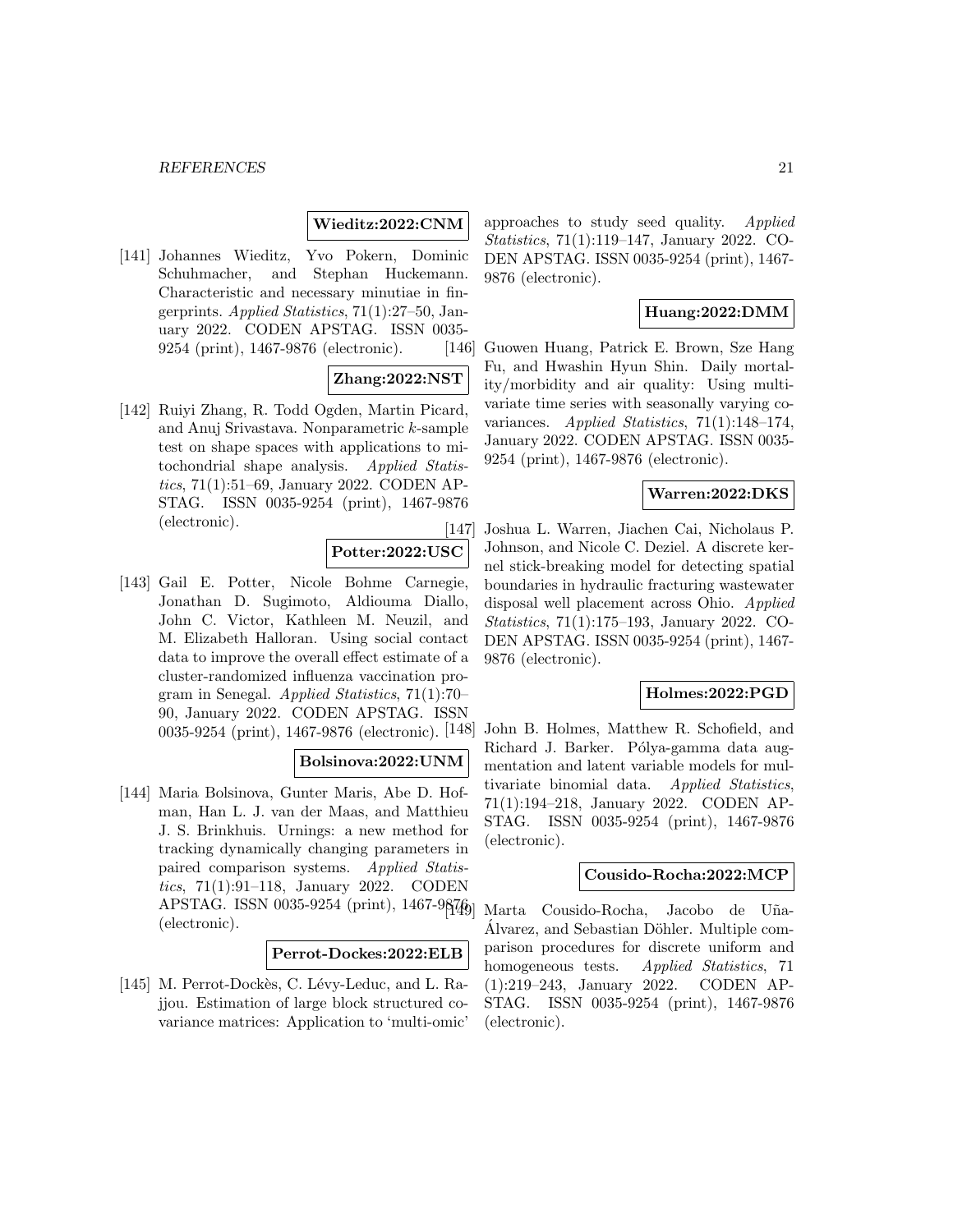## **Hessellund:2022:SOS**

[150] Kristian Bjørn Hessellund, Ganggang  $\mathbb{M}5$ ] Yongtao Guan, and Rasmus Waagepetersen. Second-order semi-parametric inference for multivariate log Gaussian Cox processes. Applied Statistics, 71(1):244–268, January 2022. CODEN APSTAG. ISSN 0035-9254 (print), 1467-9876 (electronic).

# **Anonymous:2022:IIb**

[151] Anonymous. Issue information. Applied Statistics, 71(2):269–270, March 2022. CODEN AP-STAG. ISSN 0035-9254 (print), 1467-9876 (electronic).

# **Gerogiannis:2022:BSN**

[152] George Gerogiannis, Mark Tranmer, Duncan Lee, and Thomas Valente. A Bayesian spationetwork model for multiple adolescent  $\frac{ad}{107}$ verse health behaviours. Applied Statistics 71(2):271–287, March 2022. CODEN AP-STAG. ISSN 0035-9254 (print), 1467-9876 (electronic).

#### **Seymour:2022:BSB**

[153] Rowland G. Seymour, David Sirl, Simon P. Preston, Ian L. Dryden, Madeleine J. A. Elliss Bertrand Perrat, and James Goulding. The Bayesian Spatial Bradley–Terry model: Urban deprivation modelling in Tanzania. Applied Statistics, 71(2):288–308, March 2022. CO-DEN APSTAG. ISSN 0035-9254 (print), 1467- 9876 (electronic).

#### **Wu:2022:RTV**

[154] Jiacheng Wu, Nina Galanter, Susan M. Shortreed, and Erica E. M. Moodie. Ranking tailoring variables for constructing individualized treatment rules: an application to schizophrenia. Applied Statistics, 71(2):309–330, March 2022. CODEN APSTAG. ISSN 0035-9254 (print), 1467-9876 (electronic).

#### **Pourmohamad:2022:GPM**

Tony Pourmohamad, Cristian M. Oliva Avilés, and Robert Richardson. Gaussian process modeling for dissolution curve comparisons. Applied Statistics, 71(2):331–351, March 2022. CODEN APSTAG. ISSN 0035-9254 (print), 1467-9876 (electronic).

# **Meng:2022:OGS**

Lingsong Meng, Dorina Avram, George Tseng, and Zhiguang Huo. Outcome-guided sparse K-means for disease subtype discovery via integrating phenotypic data with highdimensional transcriptomic data. Applied Statistics, 71(2):352–375, March 2022. CO-DEN APSTAG. ISSN 0035-9254 (print), 1467- 9876 (electronic).

## **Thomas:2022:RTP**

Maud Thomas and Holger Rootzén. Realtime prediction of severe influenza epidemics using extreme value statistics. Applied Statistics, 71(2):376–394, March 2022. CODEN AP-STAG. ISSN 0035-9254 (print), 1467-9876 (electronic).

#### **Qian:2022:TMB**

Jing Qian, Sy Han Chiou, and Rebecca A. Betensky. Transformation model based regression with dependently truncated and independently censored data. Applied Statistics, 71(2):395–416, March 2022. CODEN AP-STAG. ISSN 0035-9254 (print), 1467-9876 (electronic).

#### **Merlo:2022:QMH**

Luca Merlo, Lea Petrella, and Nikos Tzavidis. Quantile mixed hidden Markov models for multivariate longitudinal data: an application to children's Strengths and Difficulties Questionnaire scores. Applied Statistics, 71(2):417– 448, March 2022. CODEN APSTAG. ISSN 0035-9254 (print), 1467-9876 (electronic).